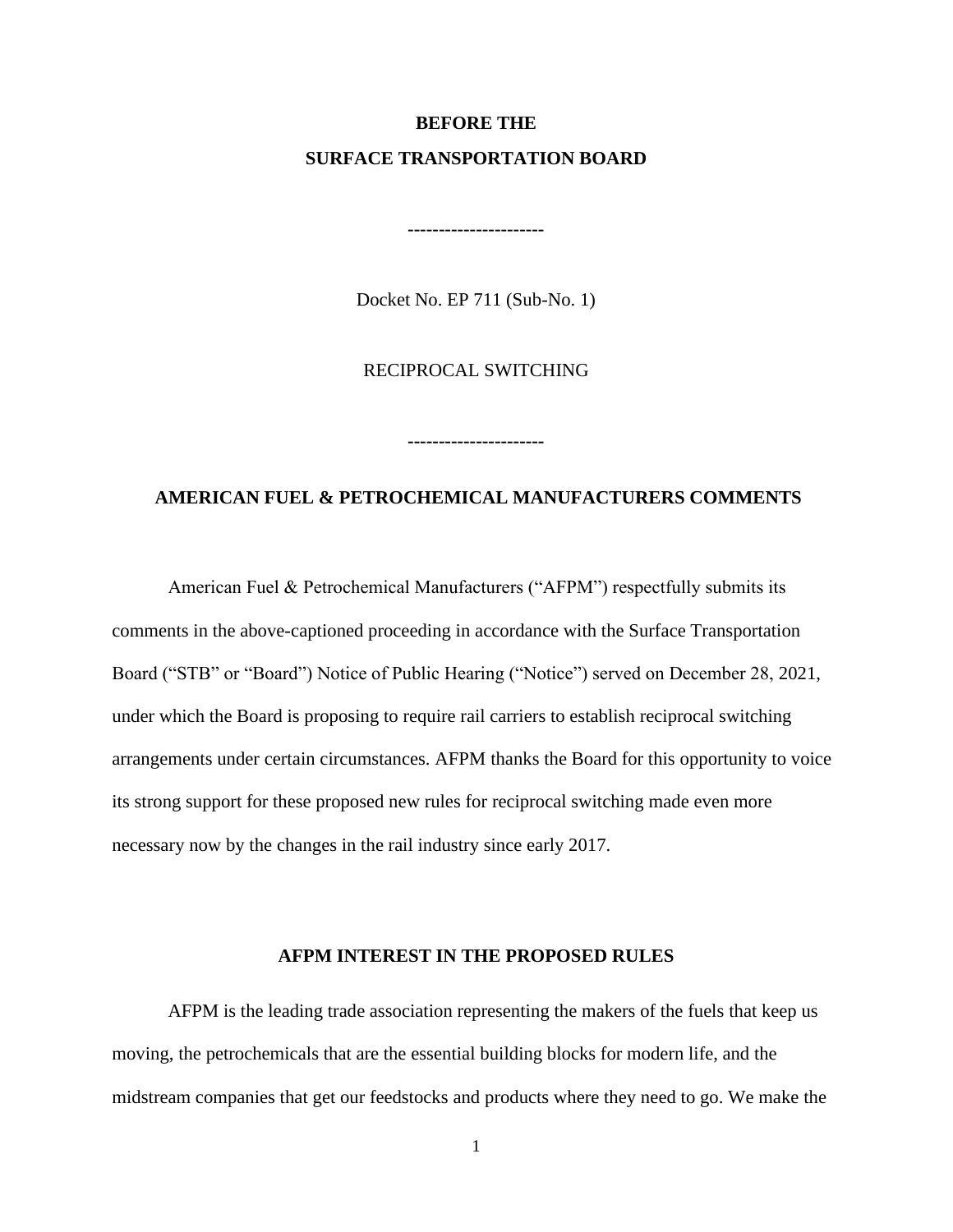products that make life better, safer, and more sustainable — we make progress. Rail transportation is vital to our members, as well as to manufacturers and customers downstream who depend on our products. Refineries and petrochemical manufacturers across the country rely on a healthy rail network as an essential part of their supply chains. **Approximately 75% of refiners and petrochemical manufacturers are only served by a single railroad (e.g., captive) and thus have been negatively impacted by the lack of competitive rail service for far too long.**

AFPM members have been adversely impacted by the lack of any options to obtain competitive rail access. Under the current process for the reciprocal switching remedy, AFPM members do not bring forward cases and are often forced to modify operations to their detriment because no other viable options are present. This results in negative impacts throughout the supply chain ultimately impacting not only AFPM members, but their customers and consumers.

AFPM appreciates that the STB has an important oversight role in looking at the impact of freight rail policies on rail shippers and is encouraged the STB is seeking to improve the reciprocal switching remedy in line with the intent of Congress. AFPM urges the Board to provide rail shippers a method to counter the Class I railroads' dominantmarket power over AFPM member companies.

### **BACKGROUND OF THE PROCEEDING AND THE PUBLIC HEARING**

The Board issued a Notice of Proposed Rulemaking ("2016 NPRM") on reciprocal switching on July 27, 2016.<sup>1</sup> Parties filed opening comments and reply comments on the  $2016$ 

<sup>1</sup> *Reciprocal Switching ("NPRM"),* STB Ex Parte 711 (Sub-No. 1) (STB served July 27, 2016).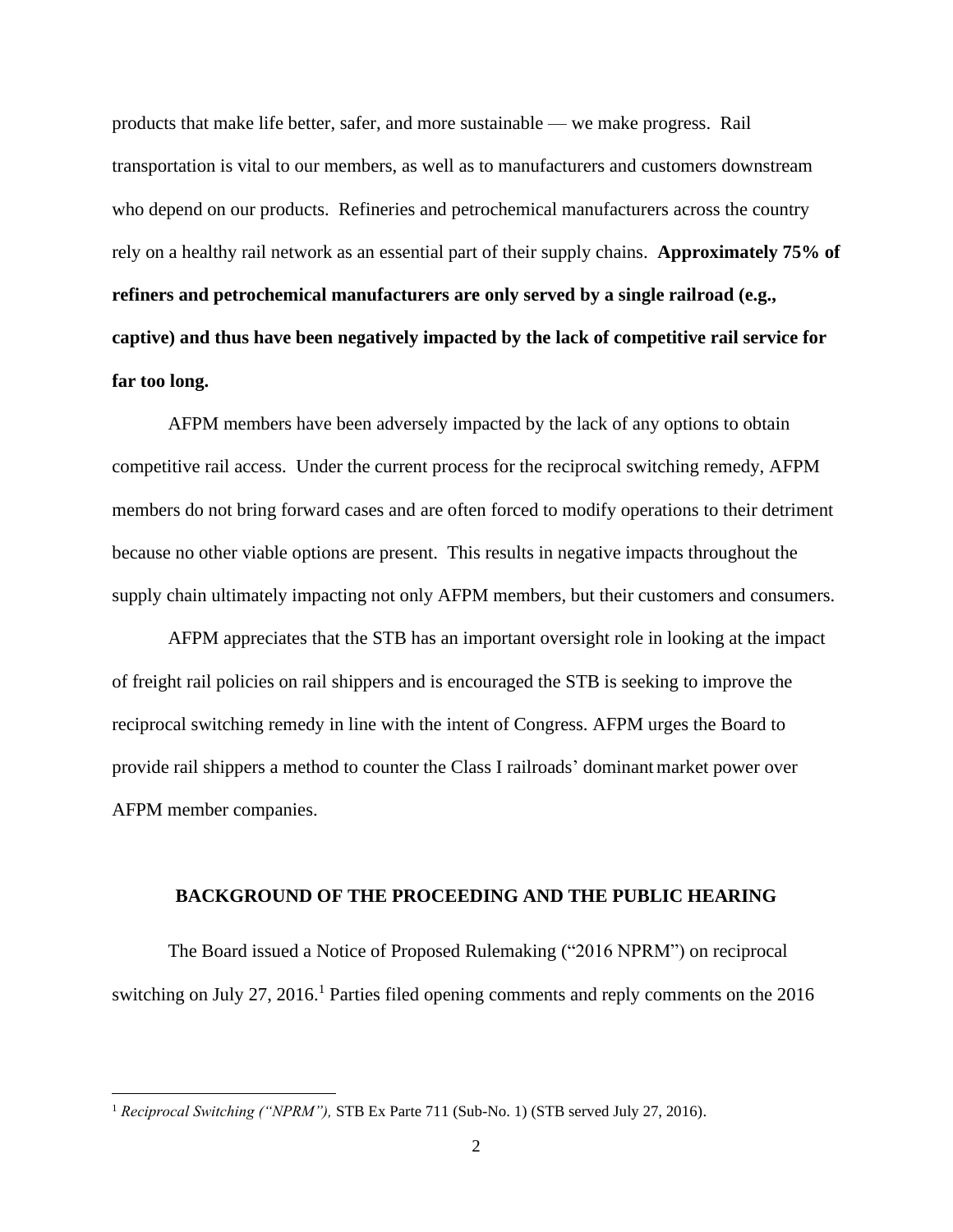NPRM in late 2016 and early 2017.<sup>2</sup> But the proceeding did not move forward except for ex parte meetings and has since remained essentially dormant.

The 2016 NPRM grew out of the Ex Parte No. 711 proceeding, which was initiated by a July 7, 2011, petition for rulemaking by the National Industrial Transportation League.<sup>3</sup> That proceeding involved comments filed in 2013 and a public hearing in March 2014.

On December 28, 2021, the Board issued the Notice stating its intent to "hold a public hearing on March 15 and 16, 2022, concerning the reciprocal switching regulations it proposed" through the 2016 NPRM.<sup>4,5</sup> The Board seeks "[t]o allow interested persons to submit testimony to update the record," and "[t]o ensure a full and updated record in this proceeding." <sup>6</sup> The Notice specifically invites comments addressing certain topics, including:

> • "[A]dditional or modified views on the effects and/or need for the proposed regulations" in light of "significant operational changes in and affecting the freight rail industry" in the time "[s]ince the issuance of the NPRM;"

• "[N]ew developments (i.e., developments that have occurred since the Board previously invited comments in this proceeding) that a commenter finds are

<sup>2</sup> *See* The Shippers Coalition for Rail Competition Comments "Docket No. EP 711 (Sub-No. 1) – Reciprocal Switching" posted October 26, 2016 [http://www.nitl.org/wp-content/uploads/2016/10/10.26.2016-EP-711-Shipper-](http://www.nitl.org/wp-content/uploads/2016/10/10.26.2016-EP-711-Shipper-Coalition-Comments.pdf)[Coalition-Comments.pdf](http://www.nitl.org/wp-content/uploads/2016/10/10.26.2016-EP-711-Shipper-Coalition-Comments.pdf) and Reply Comments "Docket No. EP 711 (Sub-No. 1) – Reciprocal Switching" posted January 13 201[7 http://www.nitl.org/wp-content/uploads/2017/01/EP-711-1-Reply-Comments-Shipper-Coalition](http://www.nitl.org/wp-content/uploads/2017/01/EP-711-1-Reply-Comments-Shipper-Coalition-jan-13-2017.pdf)[jan-13-2017.pdf.](http://www.nitl.org/wp-content/uploads/2017/01/EP-711-1-Reply-Comments-Shipper-Coalition-jan-13-2017.pdf)

<sup>&</sup>lt;sup>3</sup> Petition for Rulemaking of the National Industrial Transportation League, Petition for Rulemaking to Adopt Revised Competitive Switching Rules, STB Ex Parte 711 (served July 7, 2011).

<sup>4</sup> *Reciprocal Switching*, STB Ex Parte 711 (Sub-No. 1), slip op. at 1 (STB served Dec. 28, 2021).

<sup>5</sup> On July 9, 2021, President Biden signed an executive order on "Promoting Competition in the American Economy." In this order the president suggested that STB "consider commencing or continuing a rulemaking to strengthen regulations pertaining to reciprocal switching agreements pursuant to 49 U.S.C. 11102(c), if the Chair determines such rulemaking to be in the public interest or necessary to provide competitive rail service" [https://www.whitehouse.gov/briefing-room/presidential-actions/2021/07/09/executive-order-on-promoting](https://www.whitehouse.gov/briefing-room/presidential-actions/2021/07/09/executive-order-on-promoting-competition-in-the-american-economy/)[competition-in-the-american-economy/](https://www.whitehouse.gov/briefing-room/presidential-actions/2021/07/09/executive-order-on-promoting-competition-in-the-american-economy/)

<sup>6</sup> *Reciprocal Switching*, STB Ex Parte 711 (Sub-No. 1), slip op. at 1 (STB served Dec. 28, 2021).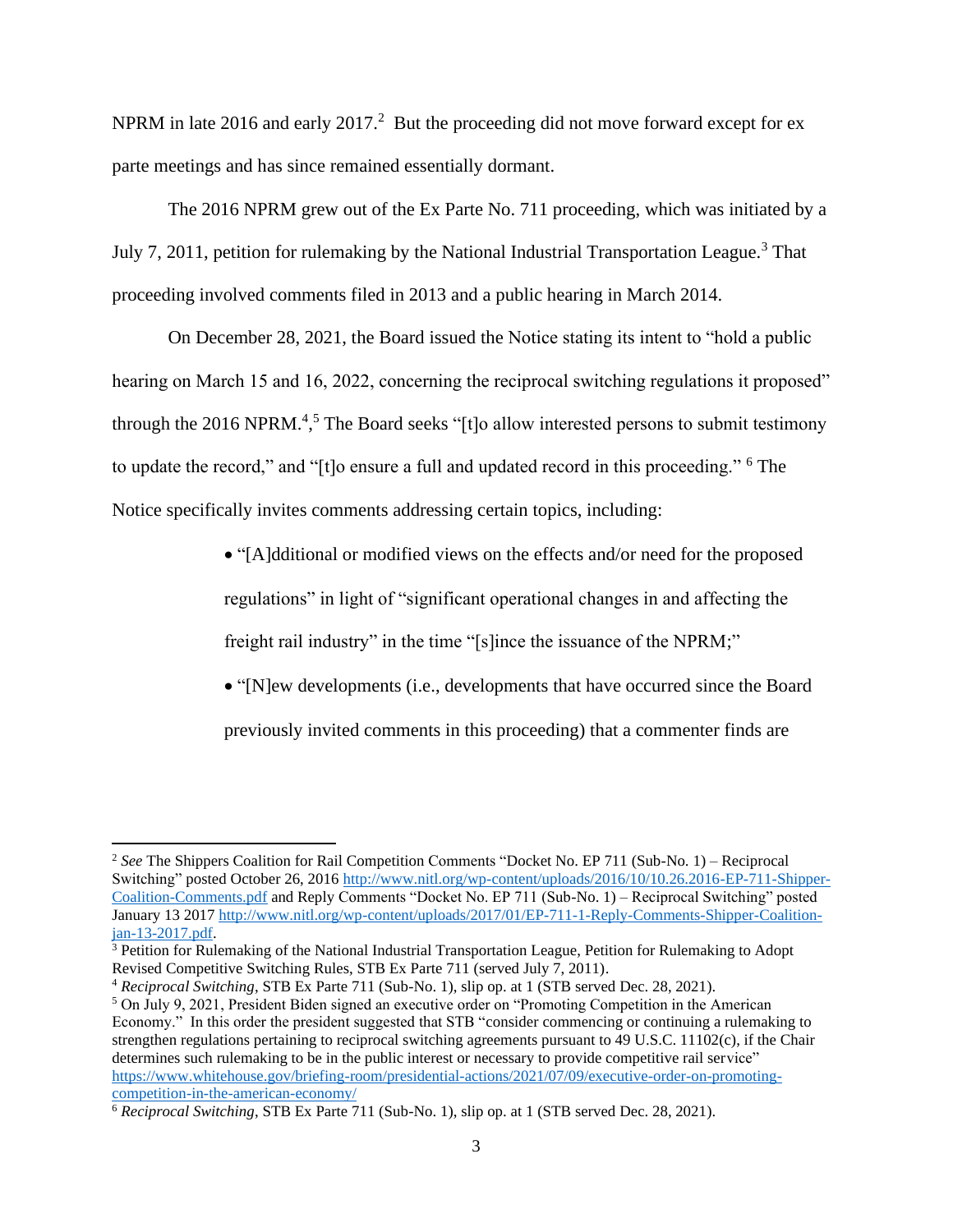relevant to a final decision in this matter and address any change or significant development in a commenter's views since the previous round of comments"; and • "[T]opics that were discussed in ex parte communications that have taken place since October 25, 2016, in this proceeding."<sup>7</sup>

#### **LAW AND LEGISLATIVE HISTORY REGARDING RECIPROCAL SWITCHING**

Reciprocal switching can occur as part of a voluntary arrangement between carriers, or it may be ordered by the Board. The Board may require a switching arrangement when it finds that the arrangement either is (1) practicable and in the public interest, or (2) necessary to provide competitive rail service.<sup>8</sup> Section 11102(c)(1) authorizes the Board to establish the conditions of and compensation for switching service if the affected carriers cannot reach agreement on those matters within a reasonable period. The Board's implementation of § 11102 is guided by the rail transportation policy set forth in 49 U.S.C.  $\S$  10101.<sup>9</sup>

The Board's current regulations governing reciprocal switching were promulgated in 1985 by the Board's predecessor, the Interstate Commerce Commission ("ICC"). <sup>10</sup> The regulations provide that reciprocal switching would only be prescribed if the agency determines that it "is necessary to remedy or prevent an act that is contrary to the competition policies of 49 U.S.C. [§] 10101 or is otherwise anticompetitive," and "otherwise satisfies the criteria of . . . [§]  $11102(c)$ ."<sup>11</sup> The Board's regulations also provide relevant factors that the agency shall consider

<sup>7</sup> *Id.* at 6.

<sup>8</sup> 49 U.S.C. § 11102(c)(1).

 $9$  See NPRM, EP 711 (Sub-No. 1) et al., slip op. at 16.

<sup>10</sup> S*ee Intramodal Rail Competition,* 1 I.C.C.2d 822 (1985), *aff'd sub nom. Balt. Gas & Elec. v. United States,* 817 F.2d 108 (D.C. Cir. 1987), and are codified at 49 C.F.R. § 1144

 $11$  49 C.F.R. § 1144.2(a)(1)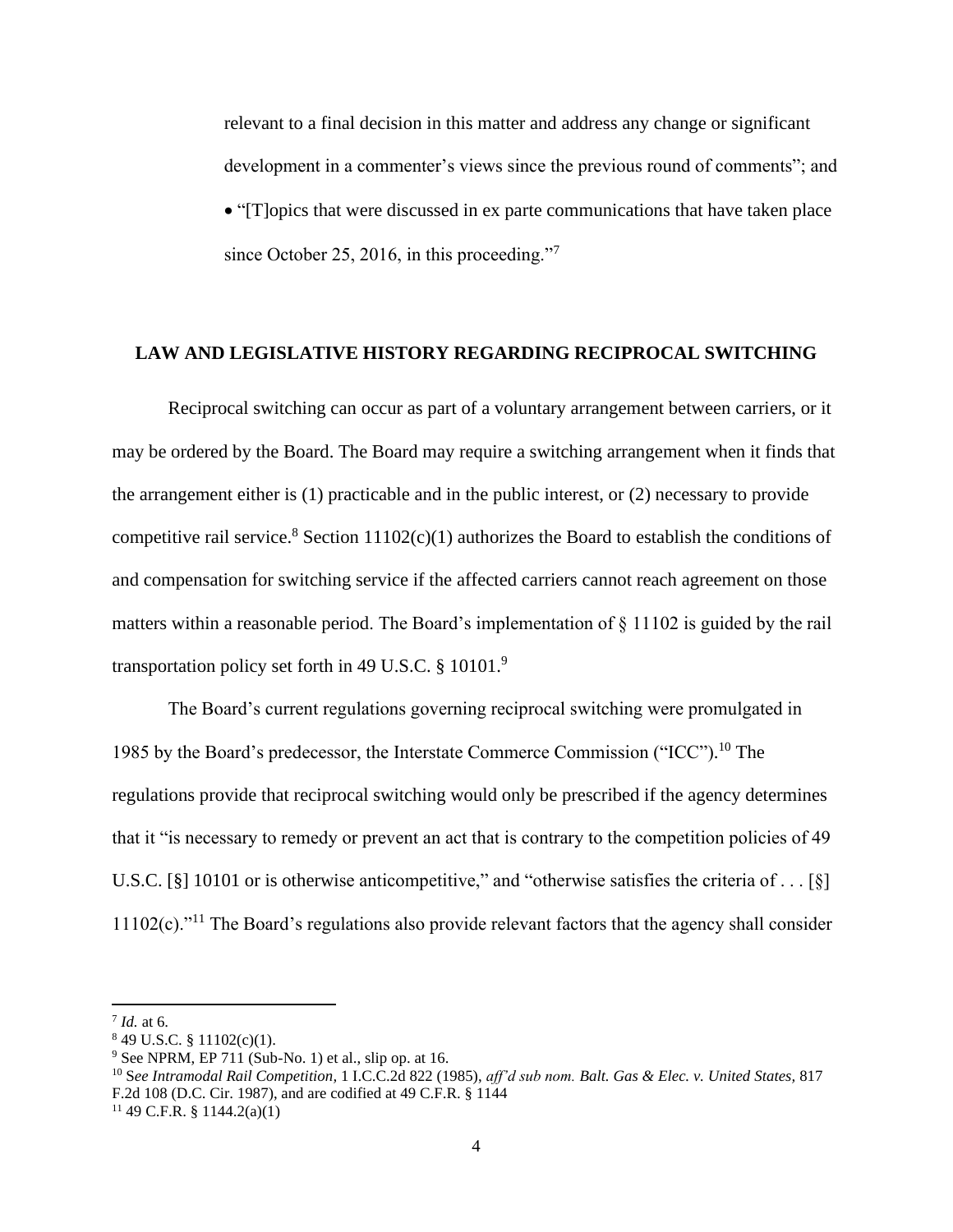in determining whether to prescribe competitive access, along with a "standing" requirement.<sup>12</sup> The regulations do not address how the Board should establish compensation for Board-ordered switching when the carriers cannot reach agreement within a reasonable period.

In *Midtec Paper Corp. v. Chicago & North Western Transportation Co. ("Midtec"),* 3 I.C.C.2d 171 (1986), the first case where the ICC applied 49 C.F.R. § 1144.2, the ICC explained that the key issue under its then-new regulations was whether the incumbent railroad "has engaged in or is likely to engage in conduct that is contrary to the rail transportation policy or is otherwise anticompetitive."<sup>13</sup> The ICC further explained that it would find anticompetitive behavior only when an incumbent carrier had "used its market power to extract unreasonable terms on through movements" or "because of its monopoly position . . . shown a disregard for the shipper's needs by rendering inadequate service."<sup>14</sup> The agency's competitive access regulations have not changed substantively since 1985 and few requests for reciprocal switching have been filed since then. In other words, *Midtec* caused the use of the reciprocal switching remedy to go dormant because rail shippers did not believe this standard could be met.

Under the Board's proposed regulations, there would be no need to show anticompetitive conduct, as had been required in the ICC's *Midtec* decision. Rather, under the Board's proposed regulations, the Board would require a switching arrangement when the switching arrangement either was practicable and in the public interest or was necessary to provide competitive rail service.<sup>15</sup> This approach would simply apply the language in the statute as written by Congress.

In assessing whether a switching arrangement would be practicable and in the public interest under the proposed regulations, the Board would consider whether the benefits of a

 $12$  49 C.F.R. § 1144.2(a)(1)-(2).

<sup>13</sup> *Midtec Paper Corp. v. Chicago & North Western Transportation Co. ("Midtec"),* 3 I.C.C.2d 181 (1986)

<sup>14</sup> *Id.*

<sup>15</sup> *NPRM,* EP 711 (Sub-No. 1) et al., slip op. at 16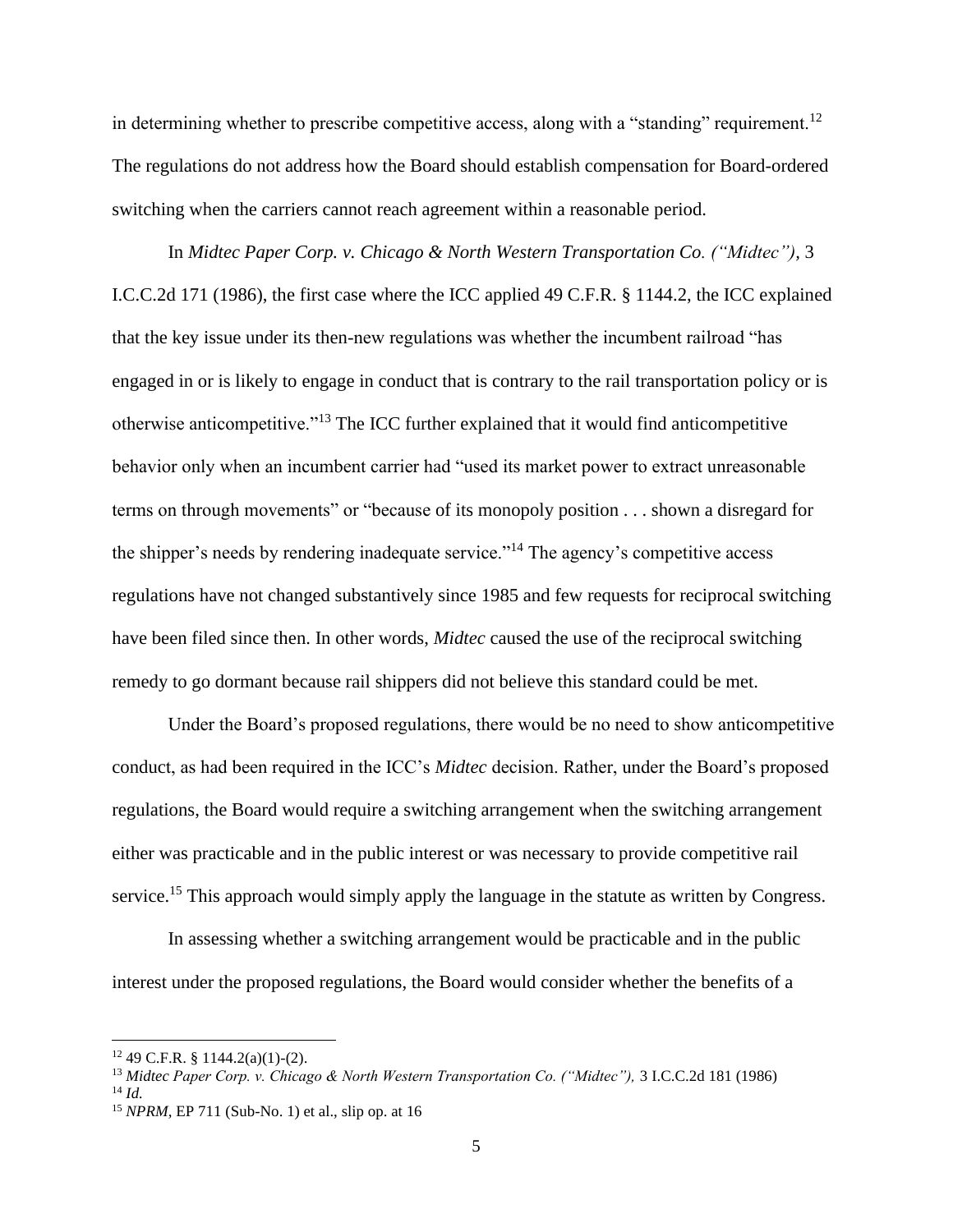proposed arrangement would outweigh its potential detriments. The Board would consider all relevant factors, such as (1) whether the arrangement would further the rail transportation policies in 49 U.S.C. § 10101; (2) the efficiency of the proposed route; (3) whether the arrangement would allow access to new markets; (4) the impacts, if any, of the arrangement on capital investment, quality of service, and employees; (5) the amount of traffic that would be moved under the arrangement; and (6) the impact, if any, of the arrangement on the rail transportation network.<sup>16</sup>

In assessing whether reciprocal switching is necessary to provide competitive rail service, the Board would consider whether intermodal and intramodal competition were effective with respect to the movements for which the switching arrangement was sought. The Board would evaluate the effectiveness of competition using quantitative and qualitative factors that the Board has developed in the context of assessing market dominance in rate challenges, but it would not consider product competition or geographic competition.<sup>17</sup>

The Board's proposed regulations also state that reciprocal switching would not be ordered, even if one or both of the foregoing standards were met, if the switching was not feasible, would be unsafe, or would unduly hamper a carrier's ability to serve its customers. As additional limitations, the Board would require a switching arrangement only when: (1) the shipper or receiver was served by a single Class I carrier; and (2) there was or could be, within a reasonable distance of the shipper or receiver's facilities, a working interchange between the incumbent carrier and another Class I rail carrier*. 18*

<sup>16</sup> *NPRM*, EP 711 (Sub-No. 1) et al., slip op. at 18.

<sup>17</sup> *Id.* at 27.

<sup>18</sup> *Id.* at 19-21.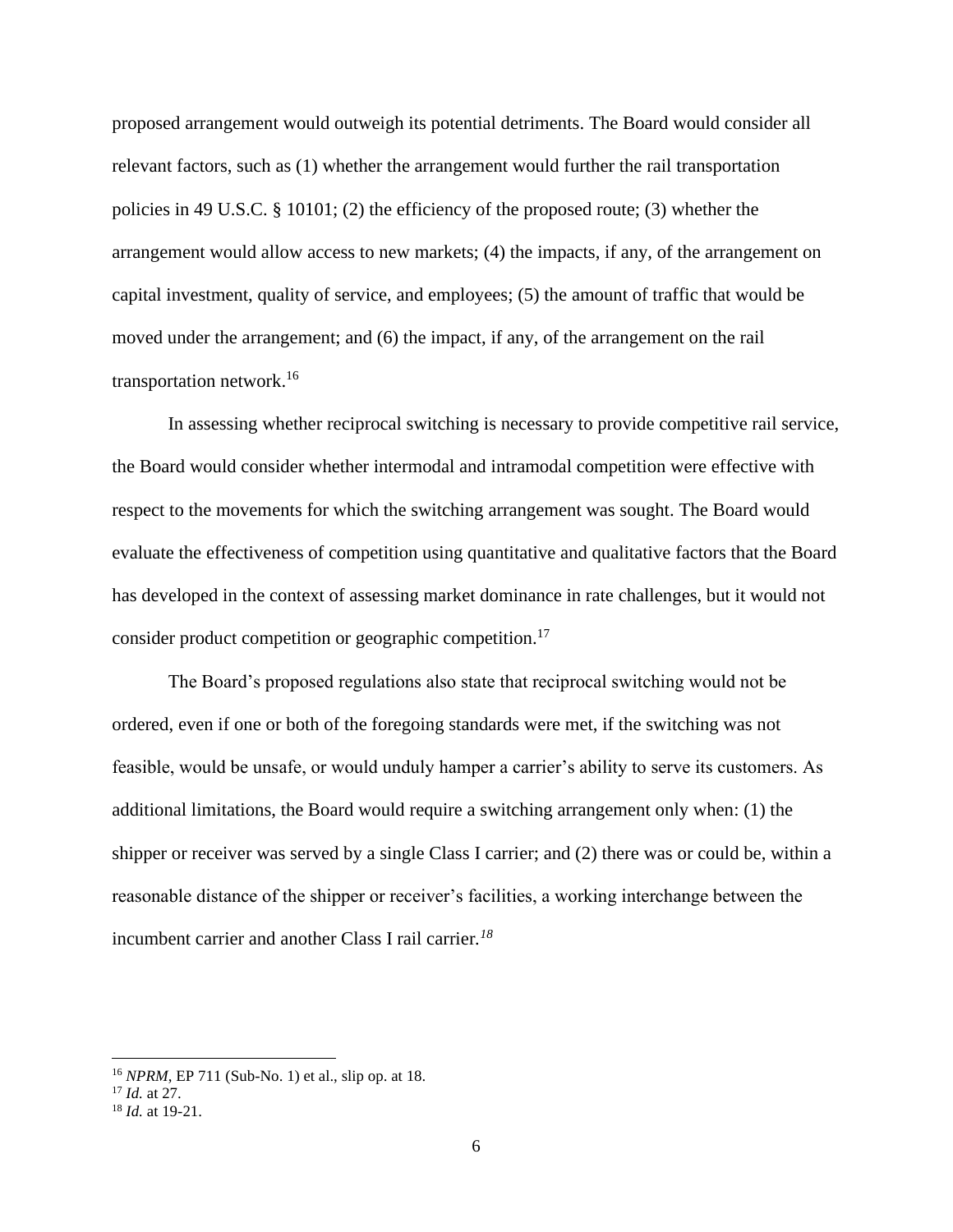The 2016 NPRM sought comments on two alternatives regarding the compensation the Board could impose for switching service if the carriers could not agree within a reasonable time. Under the first alternative, compensation would be based on factors such as: (1) the geography where the proposed switch would occur; (2) the distance between the shipper/receiver and the proposed interchange; (3) the cost of the service; (4) the capacity of the interchange facility; and (5) other case-specific factors. The 2016 NPRM asked for comment on whether the agency should also consider the incumbent carrier's lost contribution or opportunity costs. Under the second alternative, compensation would be based on the cost of providing the service plus a fair and reasonable return on the capital that was used to provide the service, analogous to the rental income that applies when the Board orders a carrier to provide trackage rights to another carrier (the Board's "SSW methodology").<sup>19</sup>

The rail transportation policy established by the Staggers Rail Act of 1980 ("Staggers") places great importance on promoting rail competition: "[i]n regulating the rail industry, it is the policy of the United States government…to allow, to the **maximum extent possible**, competition and demand for services to establish reasonable rates for transportation by rail."<sup>20</sup> Congress emphasized the importance of competition in four additional sections setting out the policy underlying Staggers.<sup>21</sup> These provisions leave little doubt that Staggers intended to introduce competition as an alternative to regulating rates and service. These proposed rules follow this rail transportation policy by making competitive access available to rail shippers who have had no real ability to obtain this remedy since *Midtec.*

<sup>19</sup> *Id.* at 25-26; *see, e.g., New England Cent. R.R.—Trackage Rts. Ord.—Pan Am S. LLC*, FD 35842 (STB served Oct. 31, 2017); *St. Louis Sw. Ry.—Trackage Rts. over Mo. Pac. R.R.—Kan. City to St. Louis,* 4 I.C.C.2d 668 (1987); *St. Louis Sw. Ry.—Trackage Rts. over Mo. Pac. R.R.— Kan. City to St. Louis,* 1 I.C.C.2d 776 (1984). <sup>20</sup> 49 U.S.C. § 10101 (1)

<sup>&</sup>lt;sup>21</sup> *Id.* at (4), (5), (6), and (12).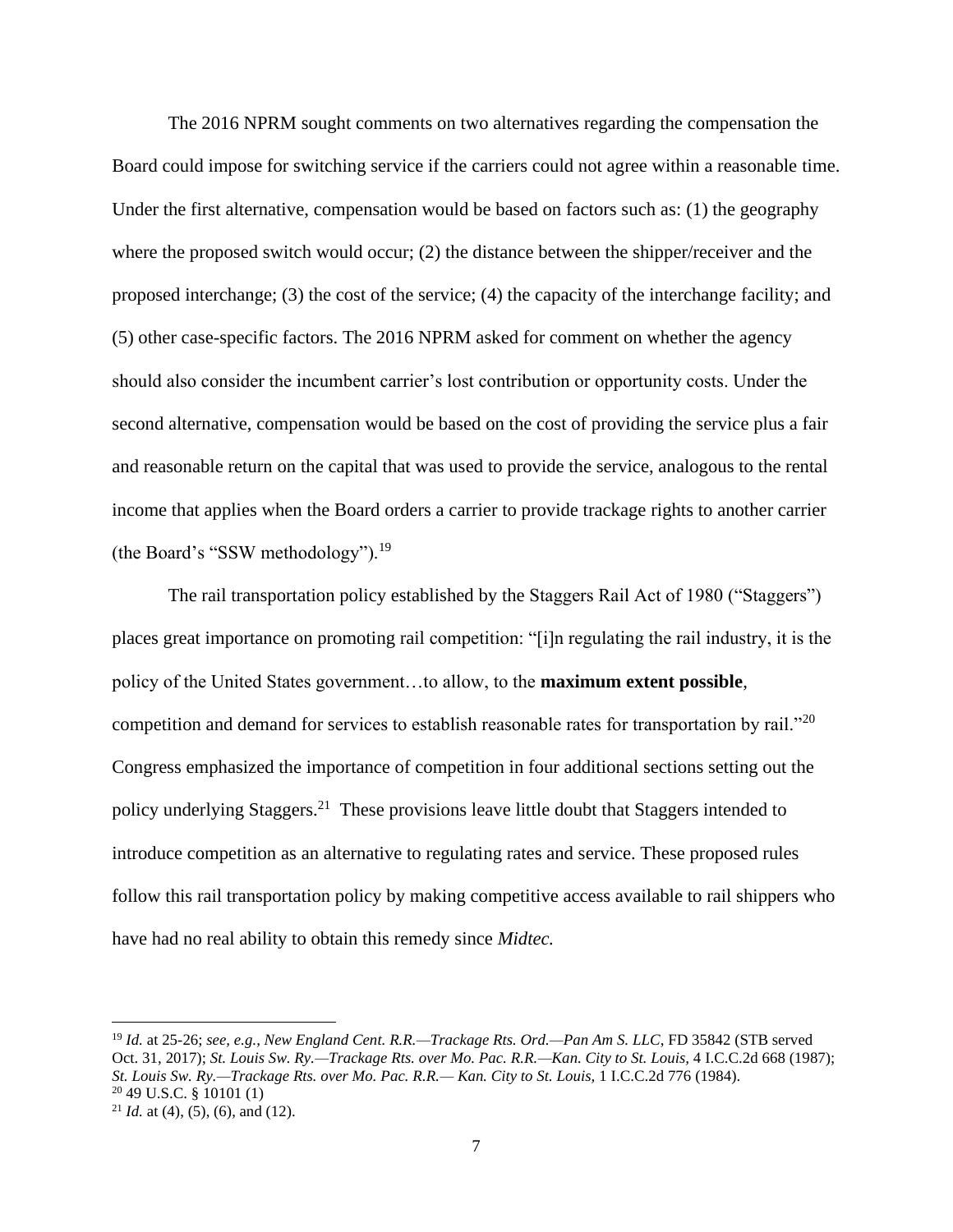The new proposed rules in the 2016 NPRM are exactly what Congress intended when it enacted the reciprocal switching remedy in Staggers. Not only do these proposed rules conform with their statutory basis, but they also use the exact language of the statute as noted. Consequently, the proposal would replace the Board's outdated regulations with ones that adhere to Congress' deregulatory vision for the freight rail industry. The legislative history regarding this competitive access remedy makes that extremely clear.

Title II of Staggers includes the reciprocal switching provision and "is related to the key areas of the Interstate Commerce Act which involve railroad rates and inter-carrier practices. In general, the title assures railroads substantially more rate freedom than [was] afforded them under existing law" at that time.<sup>22</sup> To balance this new-found ratemaking freedom, "[a] number of provisions are included to foster greater competition by simplifying coordination, minor mergers procedures, entry and reciprocal switching agreements." $^{23}$ 

The Conference Committee Report on Staggers ("Committee Report") provided in relevant part as follows:

Consistent with the new rail transportation policy of this Act, the conferees intend that competition be recognized as the best control on the ability of railroads to raise rates. The purpose of this legislation is to reverse the decline of the railroad industry, which has been caused, in part, by excessive government regulation. The conferees believe that **by allowing the forces of the marketplace to regulate railroad rates wherever possible** the financial health of the railroad

<sup>&</sup>lt;sup>22</sup> H.R. Rept. 96-1430, 96<sup>th</sup> Cong. 2d sess. 80 (1980).

 $^{23}$  *Id.*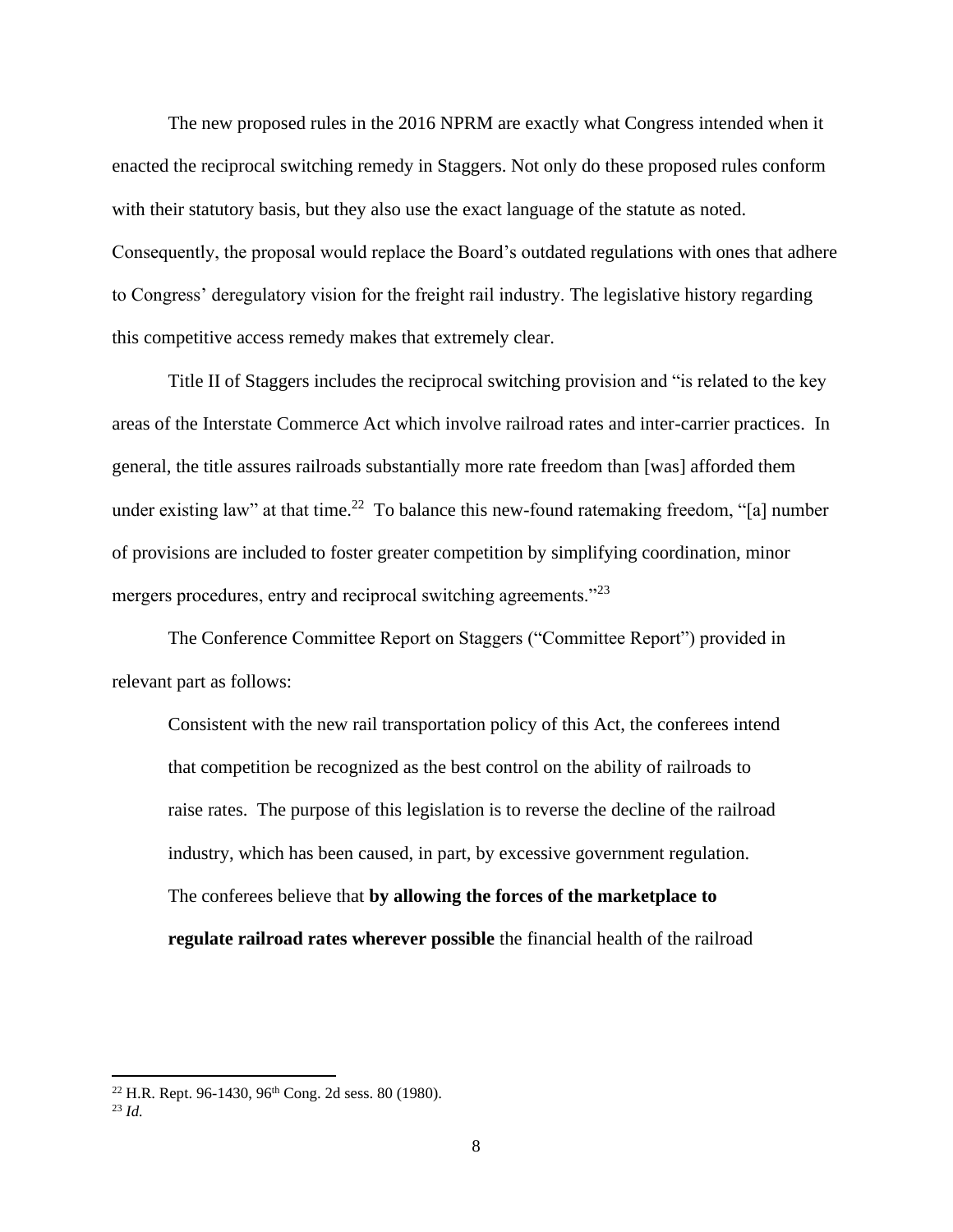industry will be improved and will benefit all parts of the economy, including shippers, consumers, and rail employees. $^{24}$ 

Undoubtedly, Congress intended competition to be the most effective and desirable way to protect shippers. Regarding Congress's intent for competition to be used remedially, the Committee Report stated:

The Senate authorized the Commission to require railroads to enter into reciprocal switching where it finds such agreements to be practicable and in the public interest. In many parts of the country, reciprocal switching agreements are in effect where carriers pick up and deliver traffic for other railroads. In areas where reciprocal switching is feasible, it provides an avenue of relief for shippers where only one railroad provides service and it is inadequate. The standard "practicable and in the public interest" is the same standard the Commission has applied in considering whether to order joint use of terminal facilities.<sup>25</sup>

Similarly, the discussion of reciprocal switching in the Report of the House Committee on Interstate and Foreign Commerce stated:

This section empowers the Commission to approve reciprocal switching agreements and joint service agreements upon the request of a carrier or shipper. In geographic areas where reciprocal switching is feasible, it provides competition to the benefit of shippers served. While the Commission now has the power to order the joint use of terminal facilities, its power to order reciprocal switching is less clear. In particular, reciprocal switching has been limited to situations where

<sup>24</sup> *Id.* at 89 (emphasis added).

<sup>25</sup> Id. at 116. *See also* S. Rept. 96-470, Cong. 1st sess. 41-42 (1979) (same).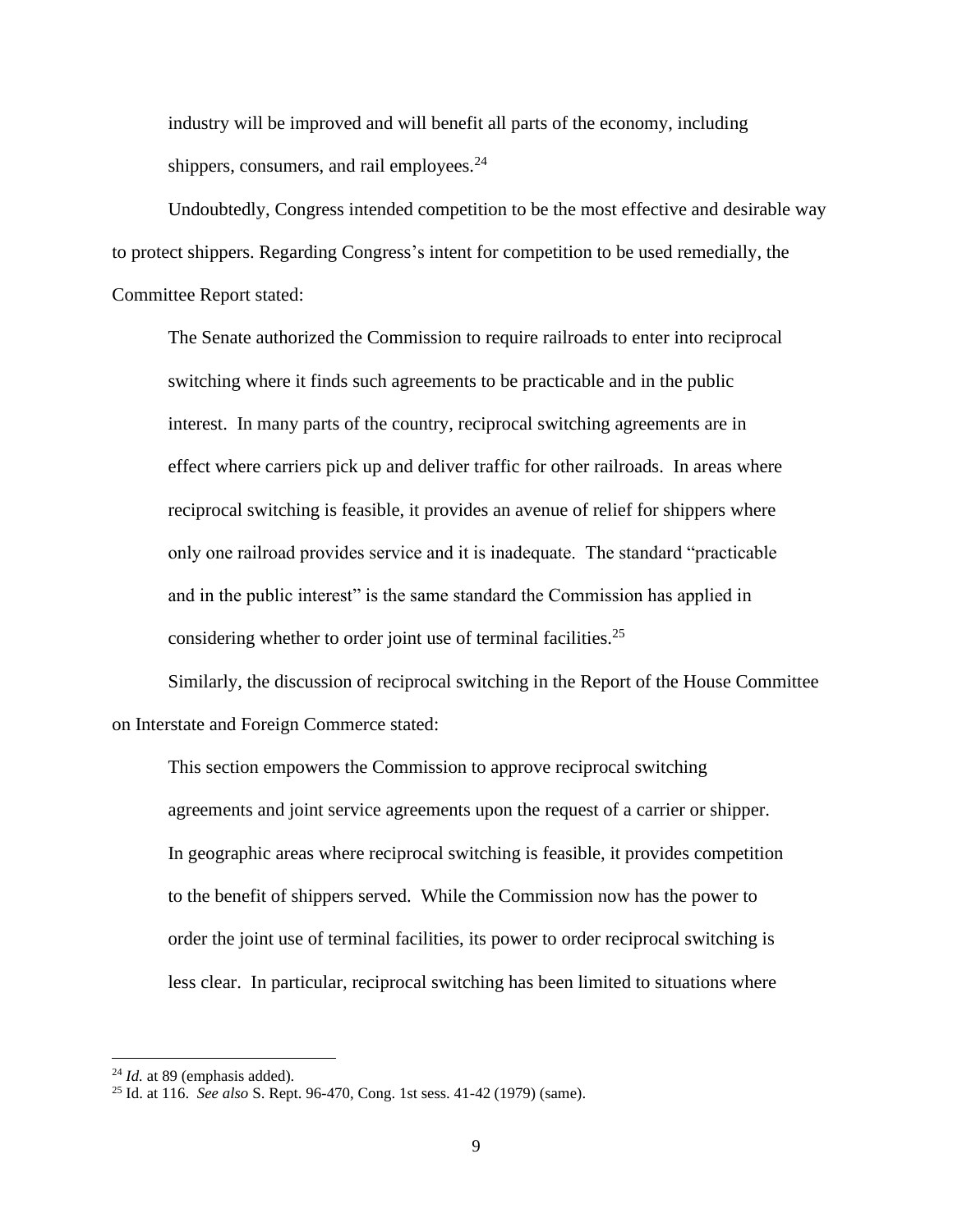competition between rail carriers is not threatened. **The Committee intends for the Commission to permit and encourage greater competition.** Likewise joint service agreements should be encouraged in order to improve shipper service and efficiency. The standard the Commission should use in approving agreements under this section should be where the requested action is "practicable and in the public interest."26

The Senate Committee on Commerce, Science and Transportation Report emphasized the importance of enhanced competition:

The new railroad transportation policy established by this bill emphasizes the need for increased intramodal and intermodal competition, and section 203 [the Senate reciprocal switching provision] deals with intramodal competition among railroads… As the Government moves toward significantly less regulation of the services offered by railroads, the Government should encourage, rather than discourage, competition among railroads. **Competition among railroads, or at least the realistic threat of competition, can serve as an important safeguard against inadequate service or unreasonably high prices.**<sup>27</sup>

Under reciprocal switching, one railroad is given the opportunity to have access to another railroad's operating territory, thereby providing many shippers with competition in rail service that they presently do not enjoy."). The point of this legislation is "to encourage intramodal competition."<sup>28</sup>

<sup>&</sup>lt;sup>26</sup> H. Rept. 96-1035, 96<sup>th</sup> Cong. 2nd sess. 67 (1980) (emphasis added).

<sup>27</sup> S. Rept. 96-470, at 41 (1979) (emphasis added). *See also* 126 Cong. Rec. H10079-87, 99 (daily ed. Sept. 30, 1980) (statement of Rep. Eckhardt) ("inclusion of provisions relating to entry and reciprocal switching which provide increased rail-to-rail competition"); 126 Cong. Rec. H5899-5914, 549 (daily ed. June 30,1980) (statement of Rep. Madigan) (reciprocal switching "will introduce additional competition between railroads. <sup>28</sup> S. Rept. 96-470, at 38.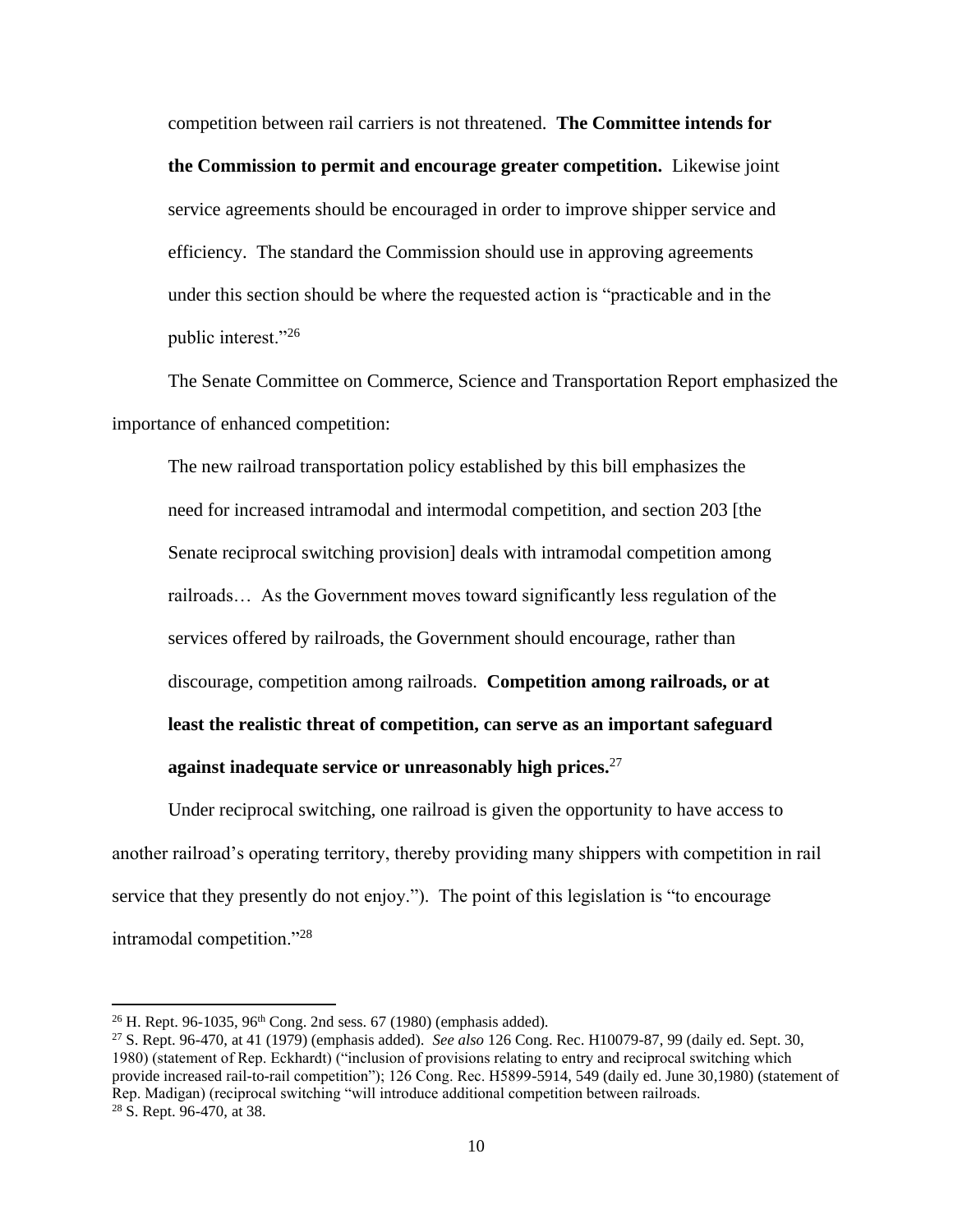The STB in the 2016 NPRM followed this broad two-part model set forth in the statute in creating the proposed rules for reciprocal switching. Instead of the narrow standard in place today, the Board followed the statutory language, the transportation policy, and the legislative intent by proposing to introduce greater competition into rail markets. The legislative language and history in Staggers urged the ICC to do exactly what the STB has done here.

## **COMMENTS**

# **1. The Widespread Implementation of Precision Scheduled Railroading Makes these Proposed Rules Even More Necessary Now to Provide Shippers with a Remedy to Protect Them from this Dysfunctional Operating Model.**

The implementation of Precision Scheduled Railroading ("PSR")<sup>29</sup> since 2017 by nearly all the Class I railroads<sup>30</sup> (except for BNSF Railway) makes this competitive access remedy even more compelling now than in early 2017. This widespread implementation and now use of PSR as the railroad operating model has caused a sea change in how the rail network works and has resulted in generally poorer service and higher rates for rail shippers over the last 5 years.

The railroads claim "Precision" in PSR "refers to highly precise planning, examining, and fine-tuning of all processes related to the movement of rail cars, combined with disciplined, synchronized execution of the processes."<sup>31</sup> There are several elements to many of the PSR operating strategies claimed to be followed by the Class I railroads. The first element is to

 $29$  PSR is the railroad operational method focused on maximum asset utilization and reduction of operating ratios. Under PSR freight movements are scheduled and managed on the individual carload (rather than entire train level). As PSR's use has spread amongst the Class I railroads, rail shippers have experienced reduction in services days, poor service quality, higher rates, increased demurrage charges, reductions in railroad staffing, and an inability to nimbly respond to unexpected service disruptions.

<sup>&</sup>lt;sup>30</sup> Canadian Pacific Railway and Canadian National Railway Company had already implemented PSR before 2017. 31 "*The Operational Nuts and Bolts of Precision Scheduled Railroading",* Carl Van Dyke, FHWA Webinar

PowerPoint, p. 6, March 2020,

[https://www.fhwa.dot.gov/Planning/freight\\_planning/talking\\_freight/march\\_2020/talkingfreight3\\_18\\_20cvd.pdf](https://www.fhwa.dot.gov/Planning/freight_planning/talking_freight/march_2020/talkingfreight3_18_20cvd.pdf)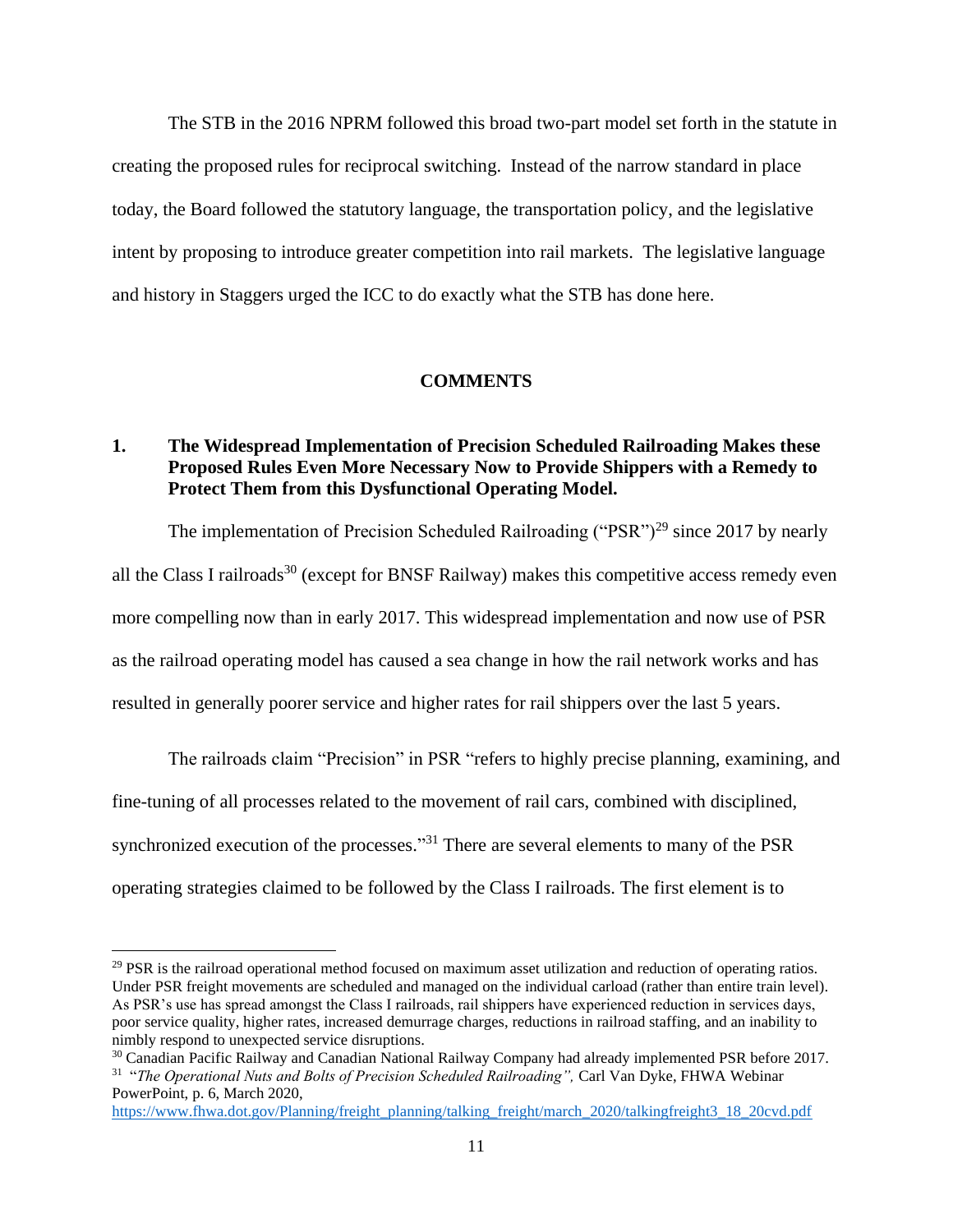"restructure local service" by "better utilize[ing] crews and locomotives, while asking more of customers and local crews."<sup>32</sup> The second element is to "increase car velocity" by "reduc[ing] switching, while using block swaps more and providing multiple outlets for traffic - focus on plan adherence and elimination of blocking (switching), connection, and train make-up errors."33 The third element is to "minimize train miles and road locomotive and crew needs" by "run[ning] fewer, longer, more generic trains on a balanced network and filling out the trains to their maximum capacity, while focusing on crew and locomotive cycling."<sup>34</sup> The fourth element is to "change customer services" by "eliminat[ing] 'boutique' operating plan elements (blocks and trains) and standardizing product offerings."<sup>35</sup> In its purest form, this operating strategy should "bring[] together many core principles that should arguably be widely supported by both railroads and customers, driving to better asset velocity, overall efficiency, shipment speed, and reliability." 36

Unfortunately, PSR has not been used in its purest form and has adversely effected rail shippers' service and costs given PSR's focus on reducing operating ratios and maximizing profits. As stated by Chair of the House Committee on Transportation and Infrastructure Peter DeFazio:

In recent years, numerous stakeholders have raised concerns about the railroad management strategy known as precision scheduled railroading (PSR). Using variations of this strategy, it appears that Class I railroads have streamlined operations and otherwise cut costs in pursuit of lower operating ratios for short-

<sup>32</sup> *Id.* at 8.

<sup>33</sup> *Id.*

<sup>34</sup> *Id.*

<sup>35</sup> *Id.*

<sup>36</sup> *Id.* at 7.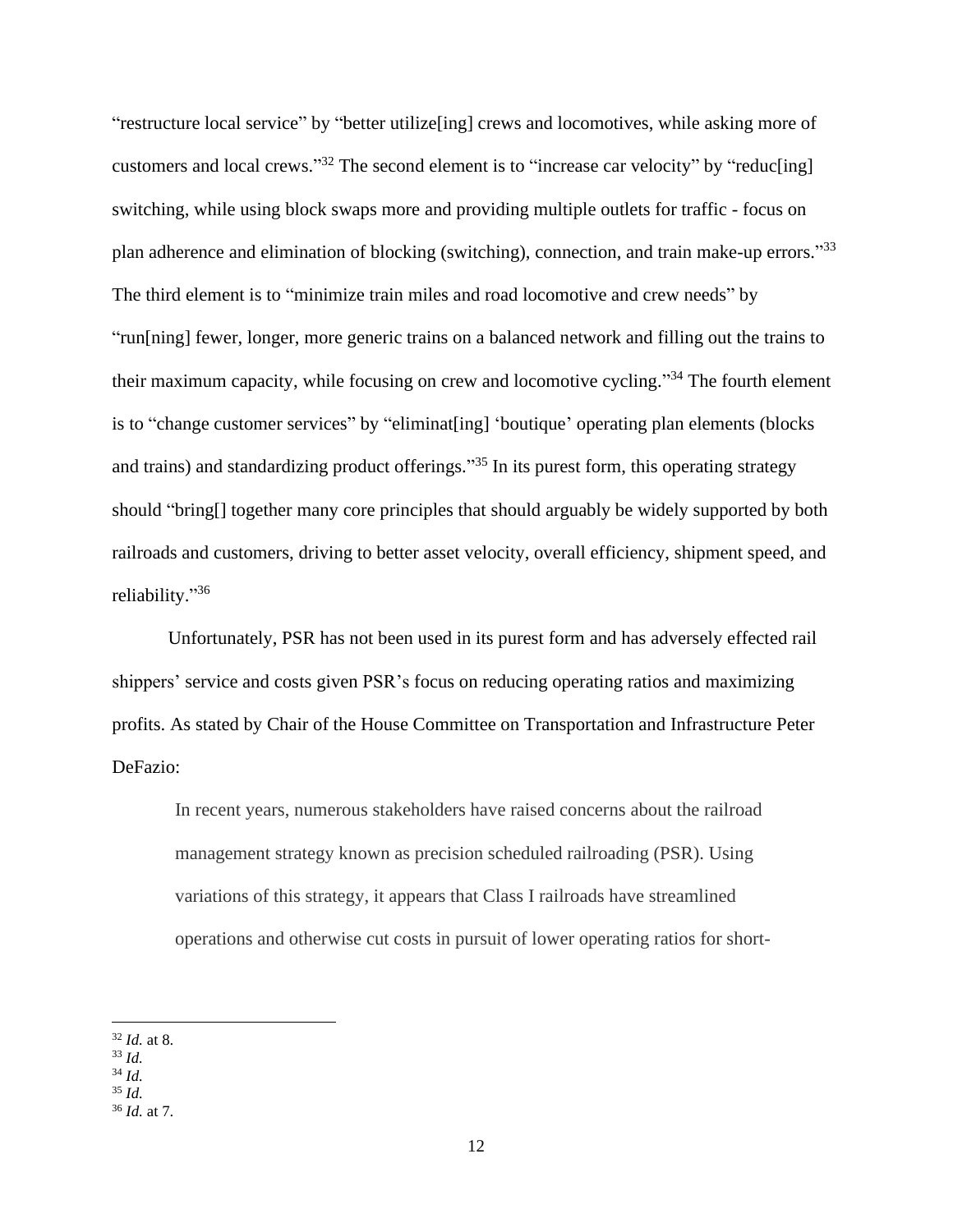term revenue gains. Stakeholders are concerned that the rise of the PSR model has come at the expense of long-term capital investments, reduced rail infrastructure, affected service for some shippers, and caused dramatic workforce cuts and safety concerns.<sup>37</sup>

Chair DeFazio was so concerned by this problematic use of PSR that a study by GAO was passed by the House in his surface transportation reauthorization bill, the INVEST in America Act, to help find ways to address the impacts of PSR on workers, freight shippers, passenger railroads, and rail safety.

Chair DeFazio's impression of PSR is clearly accurate. First and foremost, rail service has plummeted since this historical change in how railroads operate. In March 2017, CSX Transportation, Inc. ("CSXT") implemented PSR as its rail operating plan. This implementation led to countless service issues across its network almost immediately. Part of CSXT's PSR plan involved cutting a large number of jobs across its system. By July, the Board had taken several actions in response to the service problems resulting from CSXT's ongoing implementation of this new operating plan. The Board began closely monitoring CSXT's performance, including requesting that CSXT's senior management participate in weekly calls with the Board's Rail Customer and Public Assistance staff and that CSXT submit weekly specific service performance data to facilitate these calls.<sup>38</sup>

On October 11, 2017, service on CSXT had become so unreliable that the Board ordered executive-level officials from CSXT to appear at a listening session at the STB to discuss their

<sup>37</sup> May 12, 2021 Letter from Chair DeFazio to U.S. Government Accountability Office, [https://transportation.house.gov/news/press-releases/chairs-defazio-and-payne-jr-request-gao-study-on-the-impacts](https://transportation.house.gov/news/press-releases/chairs-defazio-and-payne-jr-request-gao-study-on-the-impacts-of-precision-scheduled-railroading-on-workers-safety-and-shippers)[of-precision-scheduled-railroading-on-workers-safety-and-shippers](https://transportation.house.gov/news/press-releases/chairs-defazio-and-payne-jr-request-gao-study-on-the-impacts-of-precision-scheduled-railroading-on-workers-safety-and-shippers)

<sup>&</sup>lt;sup>38</sup> See Public Listening Session Regarding CSX Transportation, Inc.'s Rail Service Issues, et al, EP 742 (STB served Aug. 24, 2017).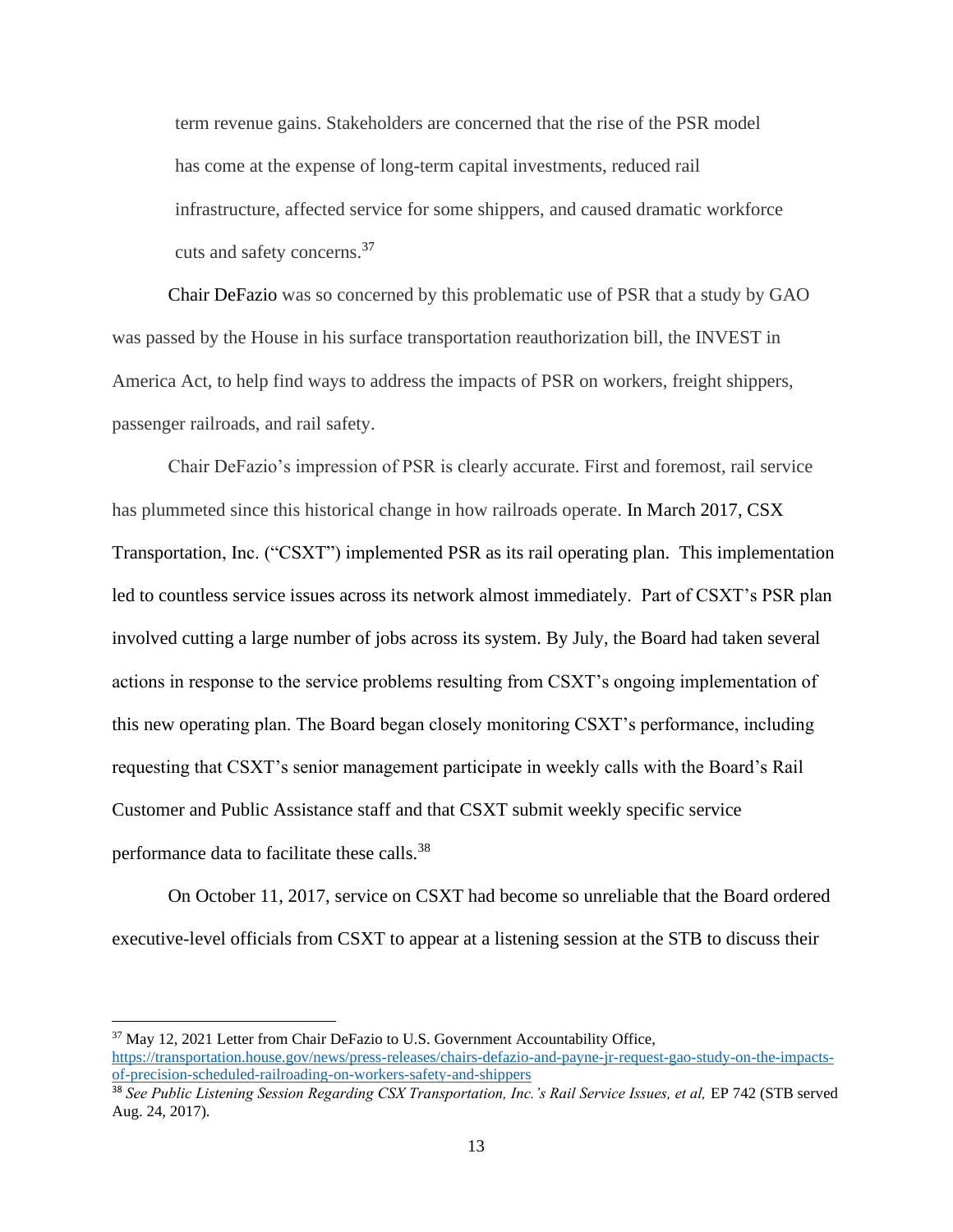ongoing and future efforts to improve service and to provide an estimated timeline for recovery of normal service levels. The Board also asked impacted shippers to appear at the public listening session to discuss their service concerns and comment on the railroad's service recovery efforts.<sup>39</sup>

On March 18, 2018, STB Chairman Ann Begeman individually wrote the Class I railroads about service issues across the U.S. rail system. She stated that the Board had been closely monitoring freight rail service across the U.S. and had become increasingly concerned about its overall state based on the weekly data collected under 49 C.F.R. pt. 1250. The data was indicating that service was deteriorating based on decreasing system average train speeds and increasing terminal dwell time. Other key metrics were also trending in a negative direction. The STB began holding weekly calls with the railroads and asked them to provide certain information with respect to their rail service.<sup>40</sup>

Despite these monumental service issues on CSXT, most other Class I railroads, who were not already operating under PSR, also adopted this rail operating plan, including Union Pacific Railroad ("UP") in October 2018, Kansas City Southern Railway in January 2019 and Norfolk Southern Railway ("NSR") in July 2019. These changes led to further disruptions across the US rail network. Massive job cuts, like on CSXT, occurred on NS and UP as part of this plan, leading many to believe that any uptick in the need for rail service would leave them woefully unprepared. $41$  This eventually proved to be the case.

<sup>39</sup> *Id.*

<sup>40</sup> *See, e.g.,*STB and FRA Rail Service Letter to BNSF, Aug. 24, 2020. [https://www.stb.gov/wp](https://www.stb.gov/wp-content/uploads/files/docs/nonDocketedPublicCorrespondence/STB_Letter_to_BNSF_Ice_Service_Mar_16_2018.pdf)[content/uploads/files/docs/nonDocketedPublicCorrespondence/STB\\_Letter\\_to\\_BNSF\\_Ice\\_Service\\_Mar\\_16\\_2018.p](https://www.stb.gov/wp-content/uploads/files/docs/nonDocketedPublicCorrespondence/STB_Letter_to_BNSF_Ice_Service_Mar_16_2018.pdf) [df](https://www.stb.gov/wp-content/uploads/files/docs/nonDocketedPublicCorrespondence/STB_Letter_to_BNSF_Ice_Service_Mar_16_2018.pdf)

<sup>41</sup>*See, e.g.,* Wall Street Journal "Shortage of Railroad Workers Threatens Recover" Published July 22, 2021, <https://www.wsj.com/articles/shortage-of-railroad-workers-threatens-recovery-11626953584>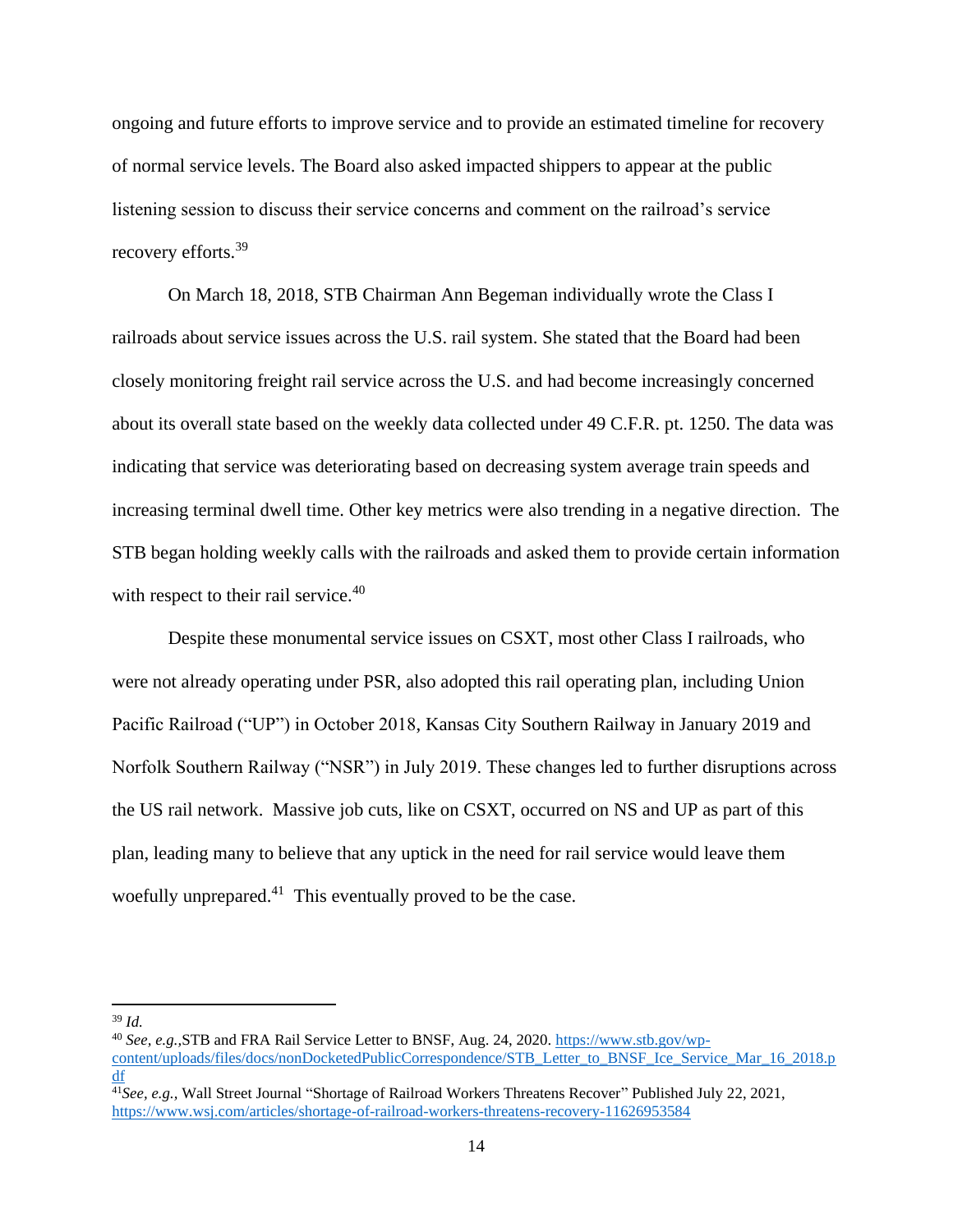On August 24, 2020, the STB Chairman, as well as the Federal Railroad Administration Administrator, wrote the Class I railroads about both of their rail service concerns. These leaders of the rail regulatory agencies explained that they had been made aware of service issues, including missed industrial switches and excessively late or annulled trains due to crew availability issues. They noted that with both increasing intermodal and carload volumes and a projected robust harvest fast approaching, railroad employee availability, together with sufficient equipment resourcing, was essential for safe, fluid rail service in support of the nation's economic recovery from COVID-19. Given the challenges related to changing demand patterns and operating conditions, they stated that increased communication and transparency with rail shippers had become especially important to ensure they have the information needed to plan their businesses and meet their own customers' needs. They emphasized that it was their expectation that there would be heightened emphasis on improving employee availability, equipment resources, and robust communication to quickly resolve service issues as they arose and to prevent them from becoming widespread.<sup>42</sup> The Class I railroads did not heed this warning as service deteriorated.

On May 27, 2021, the new Chairman of the STB, Martin Oberman, also felt compelled to write to the Class I railroads again about rail service issues. He explained that the Board had received concerning reports from a meaningful number of rail customers of subpar performance, including missed switches, railcars delayed at intermediate yards or interchanges, extended outof-route movements, and prolonged dwell at origin for some unit train traffic. Additionally, he noted that the STB had been made aware of instances of significant congestion at various intermodal facilities, which has resulted in delayed train arrivals and disruptions to container

<sup>42</sup> *See, e.g.,* STB and FRA Rail Service Letter to UP, Aug. 24, 2020. [https://www.stb.gov/wp-content/uploads/Joint-](https://www.stb.gov/wp-content/uploads/Joint-Letter-FRA-STB-8-24-20-UP.pdf)[Letter-FRA-STB-8-24-20-UP.pdf](https://www.stb.gov/wp-content/uploads/Joint-Letter-FRA-STB-8-24-20-UP.pdf)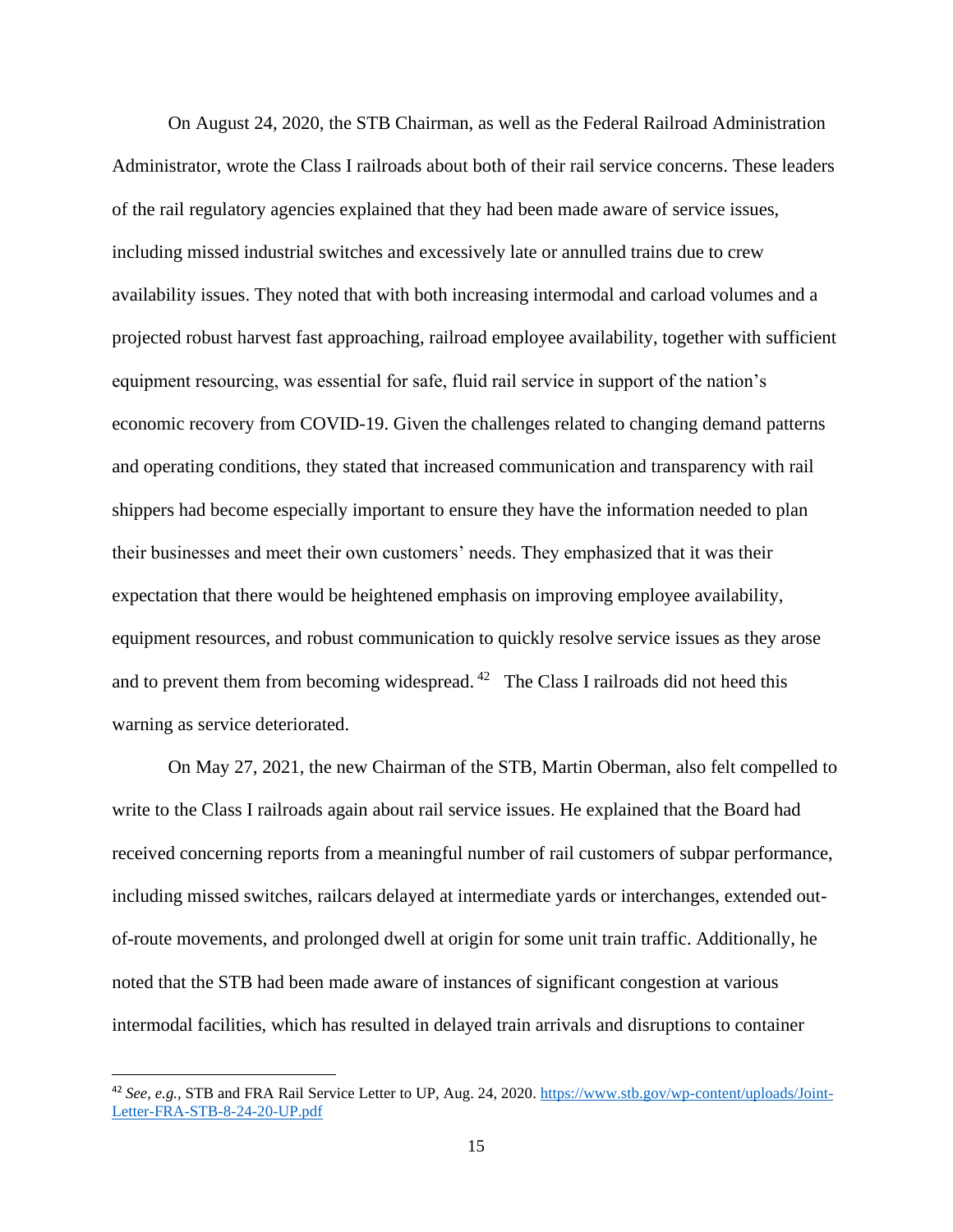availability. He recognized that these rail service challenges, at least to some extent, had been related to workforce reductions resulting from COVID-19 cases, quarantines, and furloughs based on the temporary decline in demand and the resultant adjustments made by railroads in nearly every facet of their businesses. **But he also expressed his concern about the extent to which these service issues may be related to or exacerbated by a broader trend of rail labor reductions that have been occurring over the past several years. He stated that a lack of personnel, including reserve personnel, has made it more difficult to scale-up operations to respond to increases in demand and to maintain reliable service in the face of unanticipated external events that disrupt ordinary operations or business expectations.** He said labor shortages could also delay or prolong the recovery period when such network disruptions inevitably occur.

As stated in previous STB letters, he said it is vital that freight railroads continue frequent, proactive communication with the Board and customers on their ability to meet demands for service as the economy recovers from the pandemic. He requested an updated and detailed description of the railroads' preparedness to meet anticipated future demand, including: (1) the availability of train crew, yard, and maintenance employees (active, reserve, and furloughed workers) and their plans and time frames for employees to return to work and any retraining, if necessary; and (2) the availability of equipment resources (active and short-term / long-term stored locomotives and rail cars). **As part of this update, he specifically requested that the railroads also address whether they have any long-term plans, including their hiring plans for 2021 and 2022, to reverse any of the diminishing workforce levels which have resulted from their strategies in recent years.** He also asked them to identify any regions

16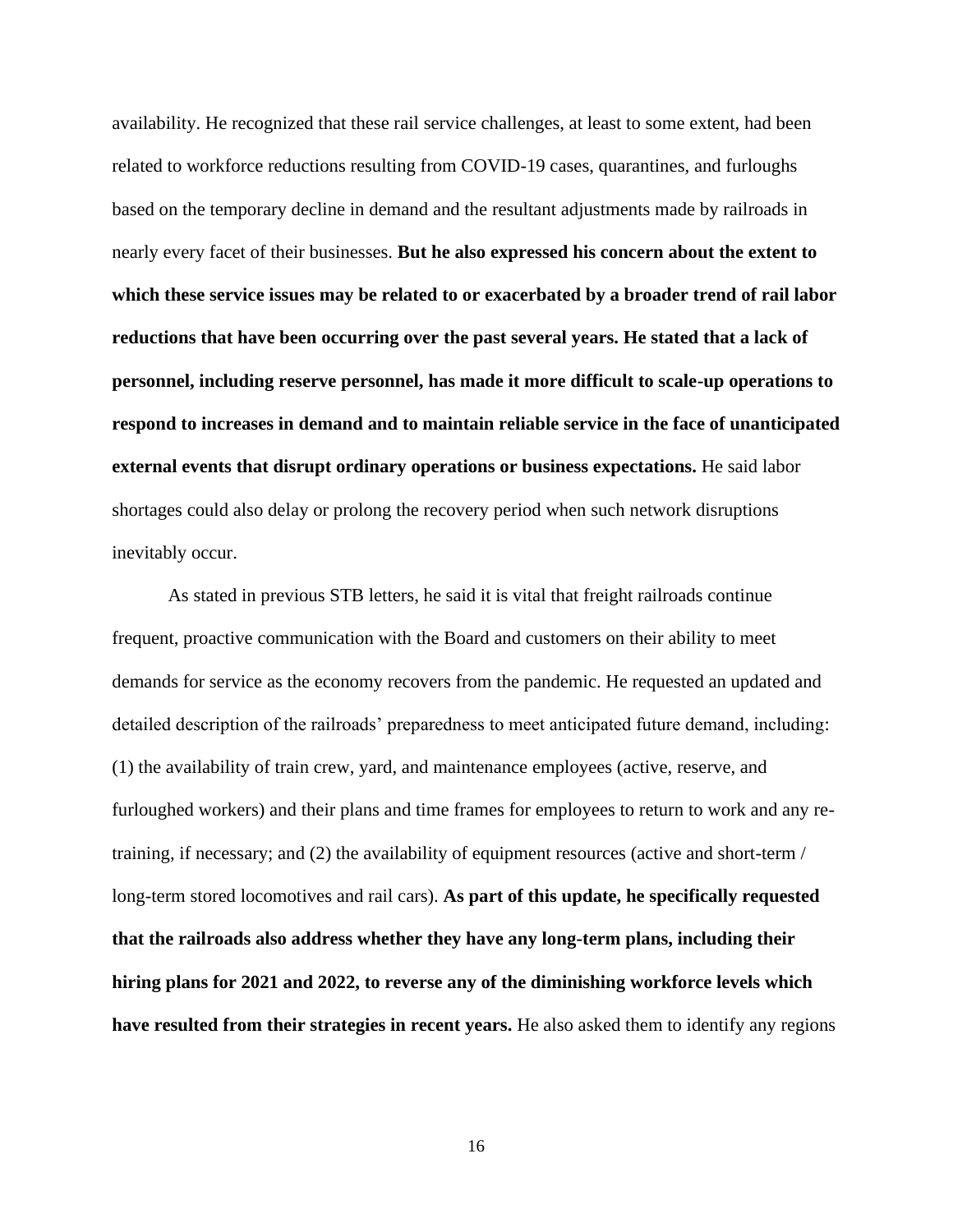of their networks where they were experiencing or anticipating workforce challenges, and their plans to overcome these challenges. <sup>43</sup>

Shortly thereafter, on July 22, 2021, STB Chairman Oberman again wrote the Class I railroads about significant disruptions within the international intermodal supply chain that involve the freight rail network. He stated that he was particularly concerned about significant increases in container congestion at key U.S. terminals, and substantial charges being levied by the railroads for container storage at these terminals. Specifically, in recent months, he asserted that the Board had received numerous reports related to the length of time that containers were being held in rail yards, and the sizeable storage fees some customers had been required to pay in order to obtain release of containers bearing their shipments. He said that he was particularly troubled about reports that Class I railroads were continuing to impose these charges even in circumstances when the receivers, as a practical matter, had no means to facilitate the release of their containers. Under these circumstances, he noted that demurrage fails to provide any constructive incentives, and perversely results in massive charges that can exceed the commercial value of the shipment. In order to better understand the magnitude of the current container congestion and the framework for the associated demurrage fees, he asked for information from each of the Class I railroads regarding policies and practices with respect to the assessment of demurrage fees on intermodal containers.<sup>44</sup>

On October 18, 2021, Chairman Oberman focused on service issues on CSXT which again caused great concern to the Board, thereby precipitating a letter to the carrier seeking rail service performance information. He stated his reason for this information request was that over

<sup>43</sup> *See, e.g.,* Chairman Oberman Rail Service Letter to NS, May 27, 2021. [https://www.stb.gov/wp](https://www.stb.gov/wp-content/uploads/Chairman-Oberman-Rail-Service-Letter-to-NS-May-27-2021.pdf)[content/uploads/Chairman-Oberman-Rail-Service-Letter-to-NS-May-27-2021.pdf](https://www.stb.gov/wp-content/uploads/Chairman-Oberman-Rail-Service-Letter-to-NS-May-27-2021.pdf) <sup>44</sup> *See, e.g.,* Chairman Oberman Rail Service Letter to UP, July 22, 2021. [https://www.stb.gov/wp](https://www.stb.gov/wp-content/uploads/UP-Final-RR-Intermodal-Letter-July-2021.pdf)[content/uploads/UP-Final-RR-Intermodal-Letter-July-2021.pdf](https://www.stb.gov/wp-content/uploads/UP-Final-RR-Intermodal-Letter-July-2021.pdf)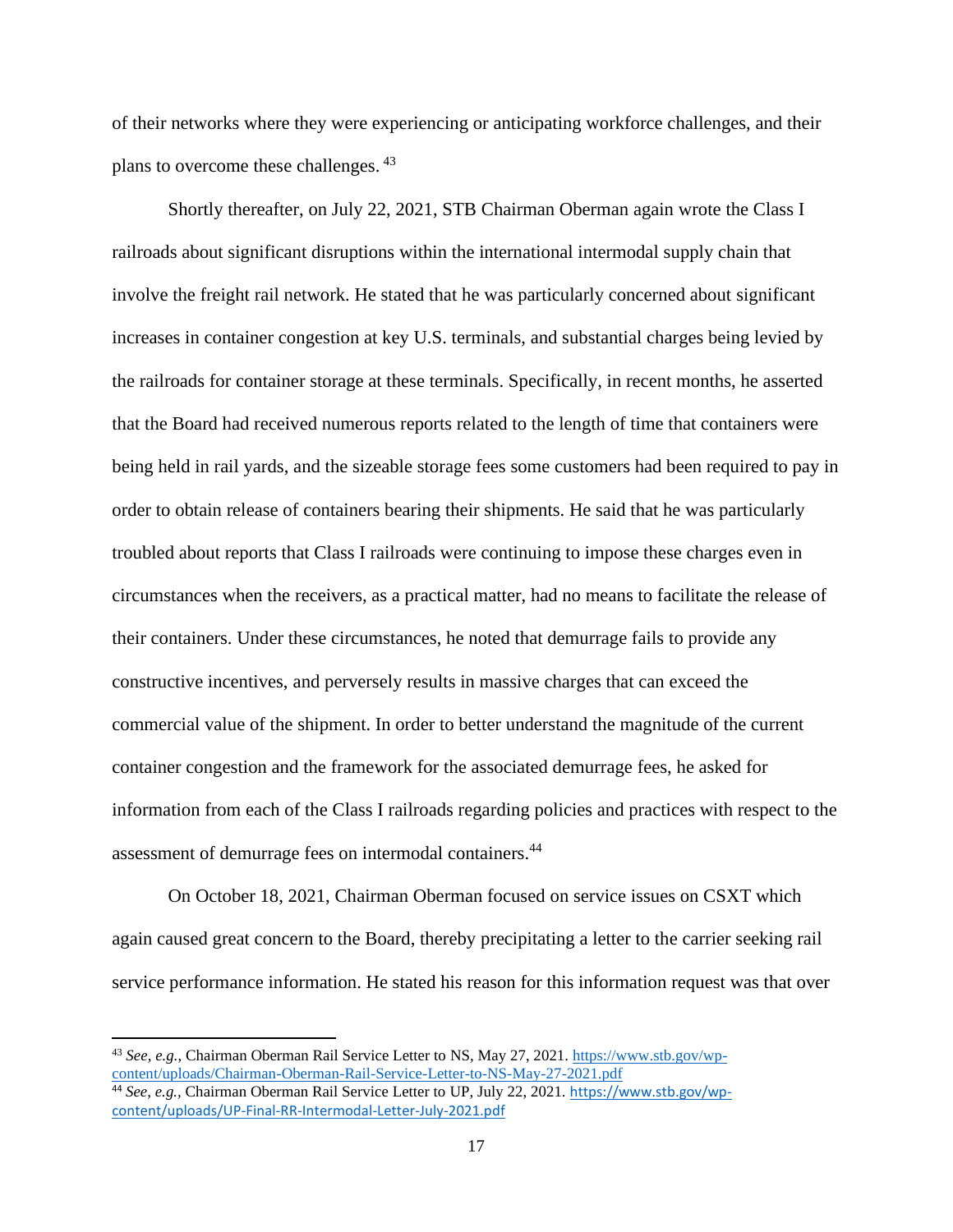the past several months, the Board had continued to receive a steady stream of complaints about the adequacy of rail service provided by CSXT. In both private meetings and public settings, he said CSXT customers have relayed examples of substandard performance, including missed switches, extended transit times for both manifest and bulk shipments, unfilled car orders, and the inability to contact customer service and operating personnel. He stated that customers have also reported that service problems are sometimes resolved, only to recur weeks or months later. Taken together, he noted these complaints were of grave concern as it appeared that CSXT resources were surged to assist one customer, only to have problems arise with another. And, as a result of these problems, he explained that customers incurred premium freight costs, idled production, lost sales and damaged commercial relationships, typically without meaningful recourse from CSXT. In addition to anecdotal incidents, he noted CSXT's rail service performance data reported under STB Docket No. EP 724 tended to support that CSXT's network was underperforming compared to the benchmarks set in 2019. **He also noted that CSXT has approximately 1,000 fewer "transportation" employees for August 2021 compared to August 2019 (6,577 versus 7,543), as reported on STB Form C.** <sup>45</sup>

This was followed with a similar letter to NS on November 23, 2021, emphasizing the railroad's deteriorating key operating metrics reported pursuant to EP 724. He compared these numbers with the fact that NSR's number of "transportation" employees had continued to decline over the prior three months (8,281, 8,269, and 8,207, respectively), as reported on STB Form C. Coinciding with the marked deterioration in NSR's performance metrics, he said the Board had received an increasing number of complaints from NSR's customers about poor performance, including missed switches, cars stranded at intermediate yards, longer transit times,

<sup>&</sup>lt;sup>45</sup> Chairman Oberman Letter to CSX Regarding Service Issues, Oct. 18, 2021. [https://www.stb.gov/wp](https://www.stb.gov/wp-content/uploads/Letter-to-J.-Foote-re-Service-Issues.pdf)[content/uploads/Letter-to-J.-Foote-re-Service-Issues.pdf](https://www.stb.gov/wp-content/uploads/Letter-to-J.-Foote-re-Service-Issues.pdf)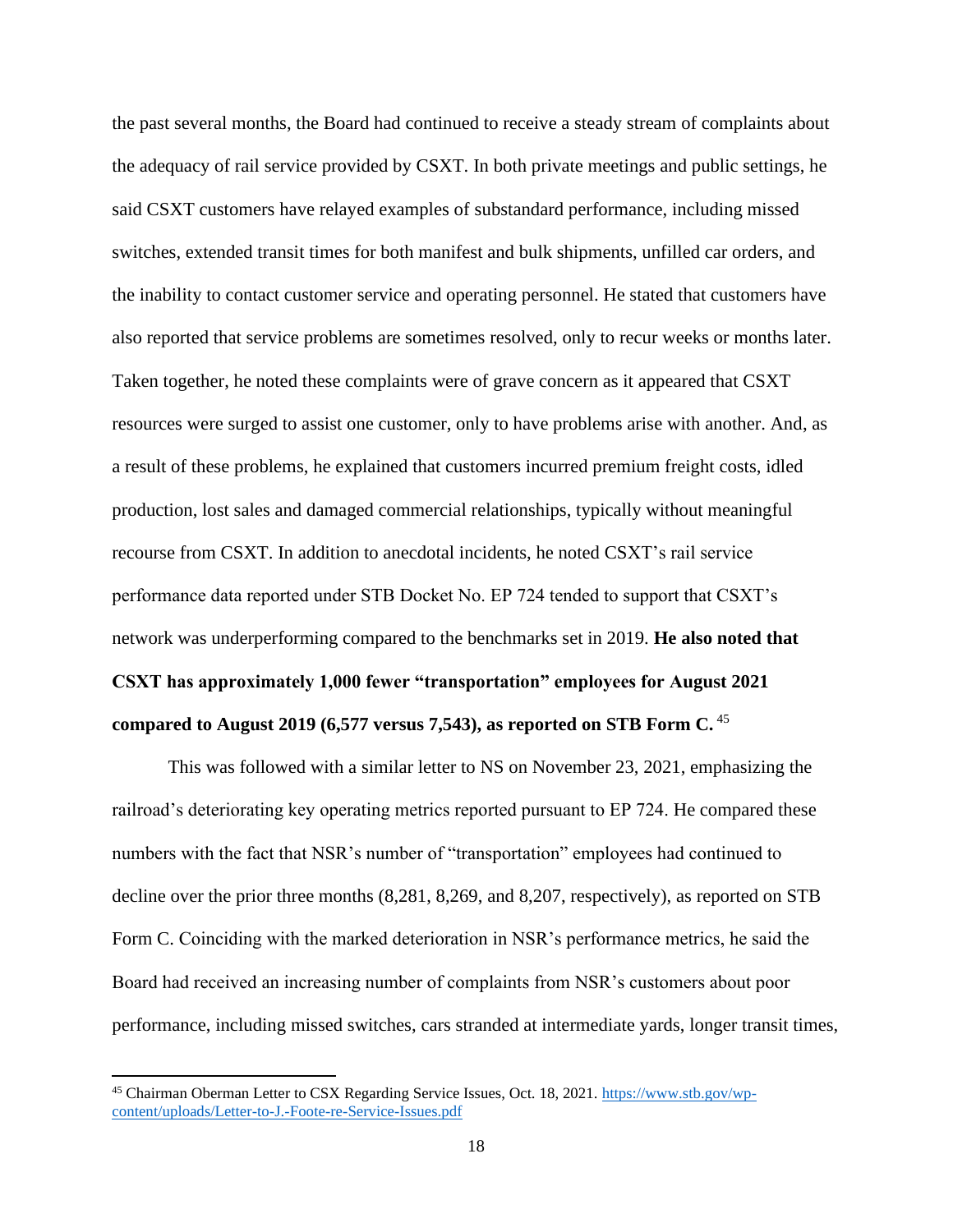operating plan changes without notice, and a lack of communication from customer service. For these reasons, he requested that NSR provide the Board with a review of the current state of its network, and assessment of what factors are affecting NSR's ability to achieve past levels of fluidity and consistent service, and in particular the impact on customer service of previous headcount reductions for train, yard, and maintenance employees. He noted it would be most helpful if NSR could provide this review as a follow up to its June 18, 2021, letter in which a "program of targeted hiring" to meet workforce needs, referenced measures to attract and retain operating employees was outlined. In light of the declining employee headcount since June, he asserted this program does not appear to have succeeded in obtaining a workforce level sufficient to avoid the service challenges described above.<sup>46</sup>

As these STB communications express, this massive decline in rail service since 2017 can clearly be tied to the use of PSR across the U.S. rail network and the resulting job cuts that made the railroads incapable of providing adequate service and handling upticks in the need for service. CSX had 23,988 total employees and 9,262 train and engine service employees in February 2017. CSX had 17,250 total employees and 6,795 train and engine service employees in December 2021. UP had 44,652 total employees and 18,612 train and engine service employees in October 2018. UP had 32,494 total employees and 14,079 train and engine service employees in December 2021. NS had 24,594 total employees and 10,243 train and engine service employees in July 2019. NS had 18,011 total employees and 7,521 train and engine service employees in December 2021.<sup>47</sup> Job cuts of this magnitude can only result in one outcome: poor service, as the above-recounted facts clearly demonstrate.

<sup>46</sup> Chairman Oberman Letter to NS Regarding Service Issues, Nov. 23, 2021. [https://www.stb.gov/wp](https://www.stb.gov/wp-content/uploads/Letter-to-J.-Squires-re-Service-Issues.pdf)[content/uploads/Letter-to-J.-Squires-re-Service-Issues.pdf](https://www.stb.gov/wp-content/uploads/Letter-to-J.-Squires-re-Service-Issues.pdf)

<sup>&</sup>lt;sup>47</sup> These numbers were obtained from the STB Form C information on the STB website.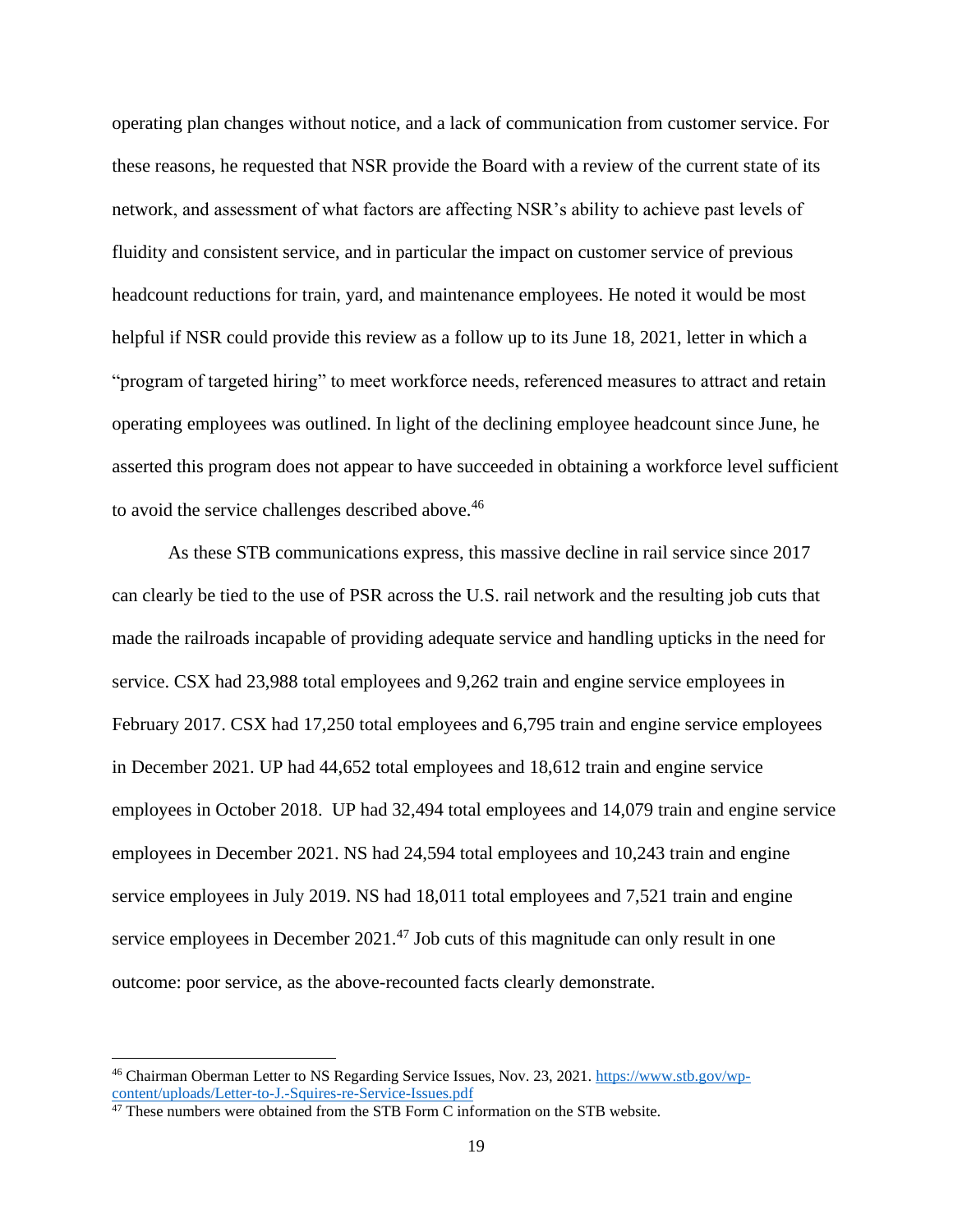Moreover, the operating ratios for these railroads continue to decline. UP has gone from an operating ratio of 63.7% in 2016 to 57.2% in 2021. CSX has gone from 69.2% in 2016 to 56.3% in 2021. NS has gone from 69.6% in 2016 to 60.1% in 2021.

While service has declined, rail rates have continued to rise. In a recent report published by the Rail Customer Coalition,<sup>48</sup> evidence of skyrocketing rates and less competitive traffic is clear. The report finds:

- From 2004 to 2019, **real rates (adjusted for inflation) for all rail shippers increased 43%.**
- During the same period, real **railroad costs rose only 8%.**
- Rates for the largest U.S. railroads have jumped **more than twice as fast as inflation and rates for long-haul trucking**.
- **For major commodity groups, revenue from potentially non-competitive rates increased 230%**, while revenue from competitive rates increased only 24%.
- **In 2019, half of railroad revenue was generated from potentially non-competitive rates**, up from 27% in 2004.<sup>49</sup>
- In a troubling indicator of the railroads' ever-growing market dominance and pricing power, **the average revenue-to-variable-cost (RVC) ratio increased from 135% to 167% for shipments of these commodities.<sup>50</sup>**

<sup>48</sup> Escalation Consultants, "*Economic [Analysis: Consolidation and Increasing Freight Rail Rates](https://www.freightrailreform.com/wp-content/uploads/2021/07/Economic-Analysis-Consolidation-and-Increasing-Freight-Rail-Rates.pdf)*," June 2021. [https://www.freightrailreform.com/new-report-finds-rail-customers-paying-a-steep-price-for-consolidation-and](https://www.freightrailreform.com/new-report-finds-rail-customers-paying-a-steep-price-for-consolidation-and-dwindling-competition/)[dwindling-competition/](https://www.freightrailreform.com/new-report-finds-rail-customers-paying-a-steep-price-for-consolidation-and-dwindling-competition/)

 $49$  While rail shippers could challenge these rates if they are tariff the current rate review processes available are expensive, complex, and onerous and this makes bringing a rate case not a feasible option.

<sup>50</sup> Escalation Consultants, "*Economic [Analysis: Consolidation and Increasing Freight Rail Rates](https://www.freightrailreform.com/wp-content/uploads/2021/07/Economic-Analysis-Consolidation-and-Increasing-Freight-Rail-Rates.pdf)*," June 2021. [https://www.freightrailreform.com/new-report-finds-rail-customers-paying-a-steep-price-for-consolidation-and](https://www.freightrailreform.com/new-report-finds-rail-customers-paying-a-steep-price-for-consolidation-and-dwindling-competition/)[dwindling-competition/](https://www.freightrailreform.com/new-report-finds-rail-customers-paying-a-steep-price-for-consolidation-and-dwindling-competition/)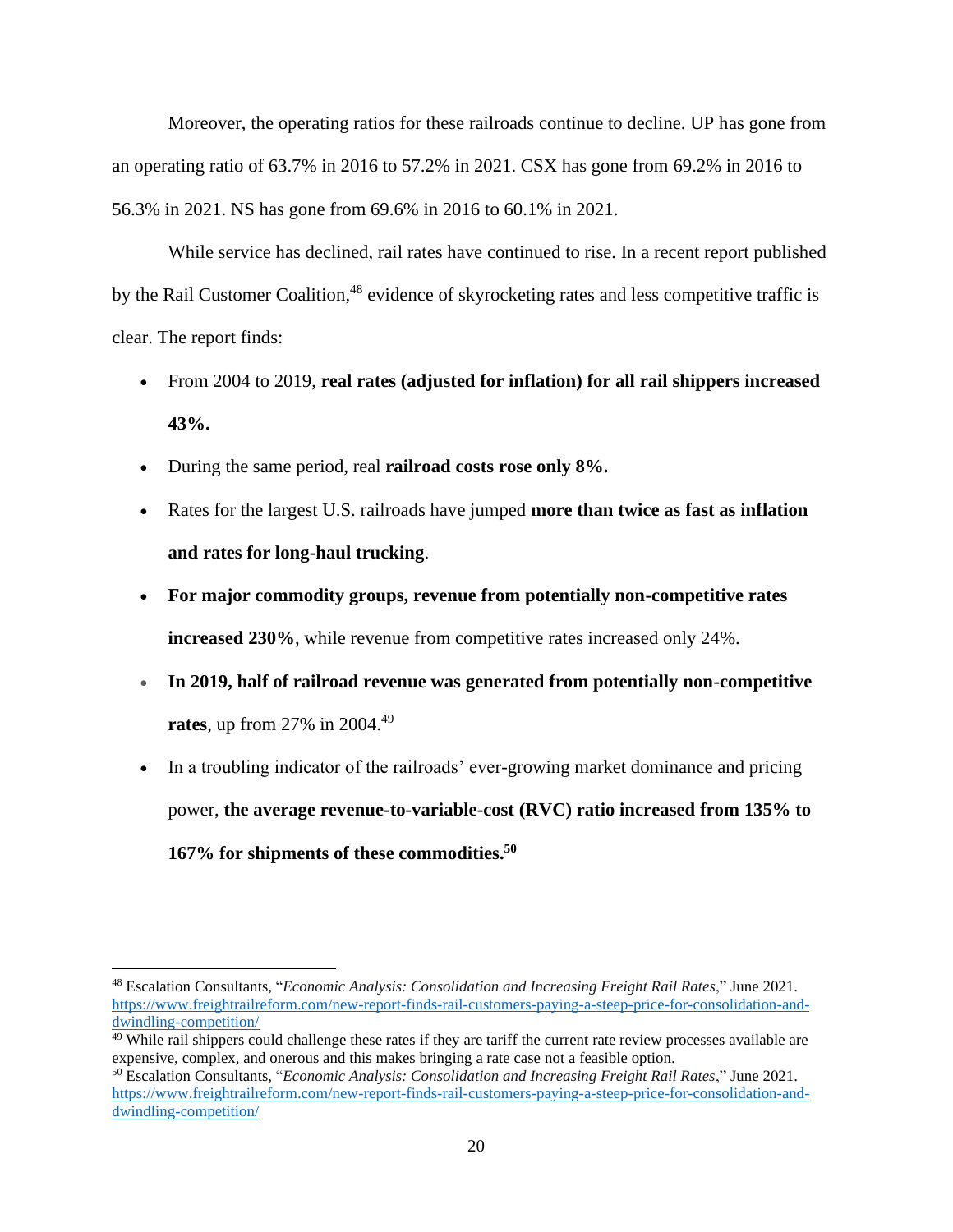Obviously, the implementation of PSR by the railroads since 2016 has made the need for these proposed rules more evident. In fact, before BNSF Executive Chairman Matt Rose retired, he predicted that "PSR, reducing service, and demarketing some types of traffic in pursuit of higher profits" would result in increased scrutiny by the STB. He stated that railroads "have this common carrier obligation to provide freight service to all customers in all markets. And what we're doing in PSR is redefining what we're willing to accept in the freight railroad industry on certain lanes. And I really do believe we're going to get in a lot of trouble by doing that." He added that "[w]hen you start redefining markets, I think the federal policy makers will look at this, and quite frankly, they will not be happy with us."<sup>51</sup>

As Chairman Oberman recently noted, "railroads' emphasis has not been on growth. Rather, the emphasis has been on cutting in pursuit of the almighty [operating ratio] down to below 60%." He added that '[i]t is clear that as a whole, railroads have foregone many kinds of carloads that they could carry profitably, only not at O.R.s as low as 55%, and instead have focused on only the most profitable traffic. No one is asking the railroads to focus on traffic that would only be carried at a loss. But surely it is not asking too much for railroads to actively seek profitable traffic, even if not as profitable as others."<sup>52</sup>

In other words, PSR railroads have resorted to only choosing rail traffic which fits within the PSR model to continue to drive down operating ratios. This practice leaves certain rail shippers out in the cold even though rail is their best transportation option. This practice is even more disruptive today when truck capacity due to a shortage of drivers is extremely limited. As a result, some rail shippers have nowhere to turn.

<https://www.trains.com/trn/news-reviews/news-wire/former-bnsf-executive-matt-roses-2019-warning-comes-true/> <sup>52</sup> Trains, *Top Regulator Urges Railroads to Focus on Growth,* September 9, 2021. <https://www.trains.com/trn/news-reviews/news-wire/top-regulator-urges-railroads-to-focus-on-growth/>

<sup>51</sup> Trains, *Analysis: Former BNSF Executive Matt Rose's Warning Comes True,* July 22, 2021.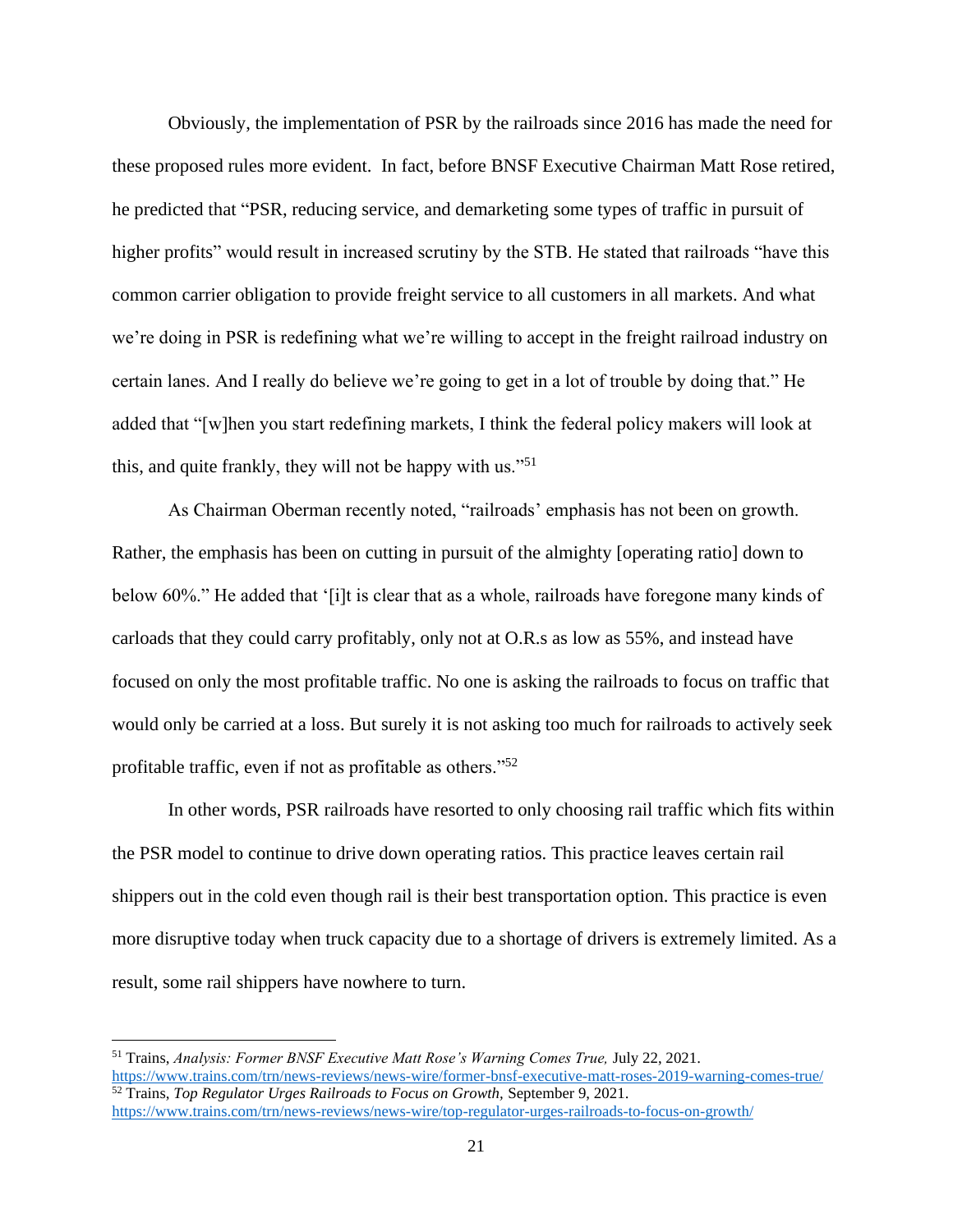The effects of this new rail operating strategy have devastated the rail workforce and resulted in correspondingly poor rail service and sometimes no service at all. AFPM does not dispute that the pandemic has had a historic impact on the world's supply chain, but that is only part of the story. Issues caused by the PSR strategy began well before the onset of the pandemic. Moreover, the railroads, by slashing jobs, have directly caused the situation to be much worse by making them incapable of adjusting to upticks in the need for rail service. As a result, many rail shippers, especially captive ones, have suffered from plant shutdowns and slowdowns and other adverse impacts that have damaged their businesses despite paying higher and higher rates. These shippers have little recourse except through informal channels to hold these railroads accountable for the harms they suffer at the hands of the railroads. If the new proposed rules are adopted by the Board, some rail shippers would finally have a path to remedy some of these problems. In sum, there never has been a time since the enactment of Staggers where Congress's intent to introduce competition through reciprocal switching was more needed.

## **2. Increased Use of Reciprocal Switching Arrangements Will Lead to Increased Revenues for the Class I Railroads.**

Railroads claim that reciprocal switching will not allow them to properly invest in their infrastructure and would deter them from investing where reciprocal switching allowed another carrier access to its captive customers. Instead, reciprocal switching will attract new rail shippers and an overall increase in contribution to overhead with the prospect of competitive linehaul service and stable switching service. In other words, railroads financially benefit from reciprocal switching because it may make rail more attractive to shippers who can get better rates and service due to the new competition.

22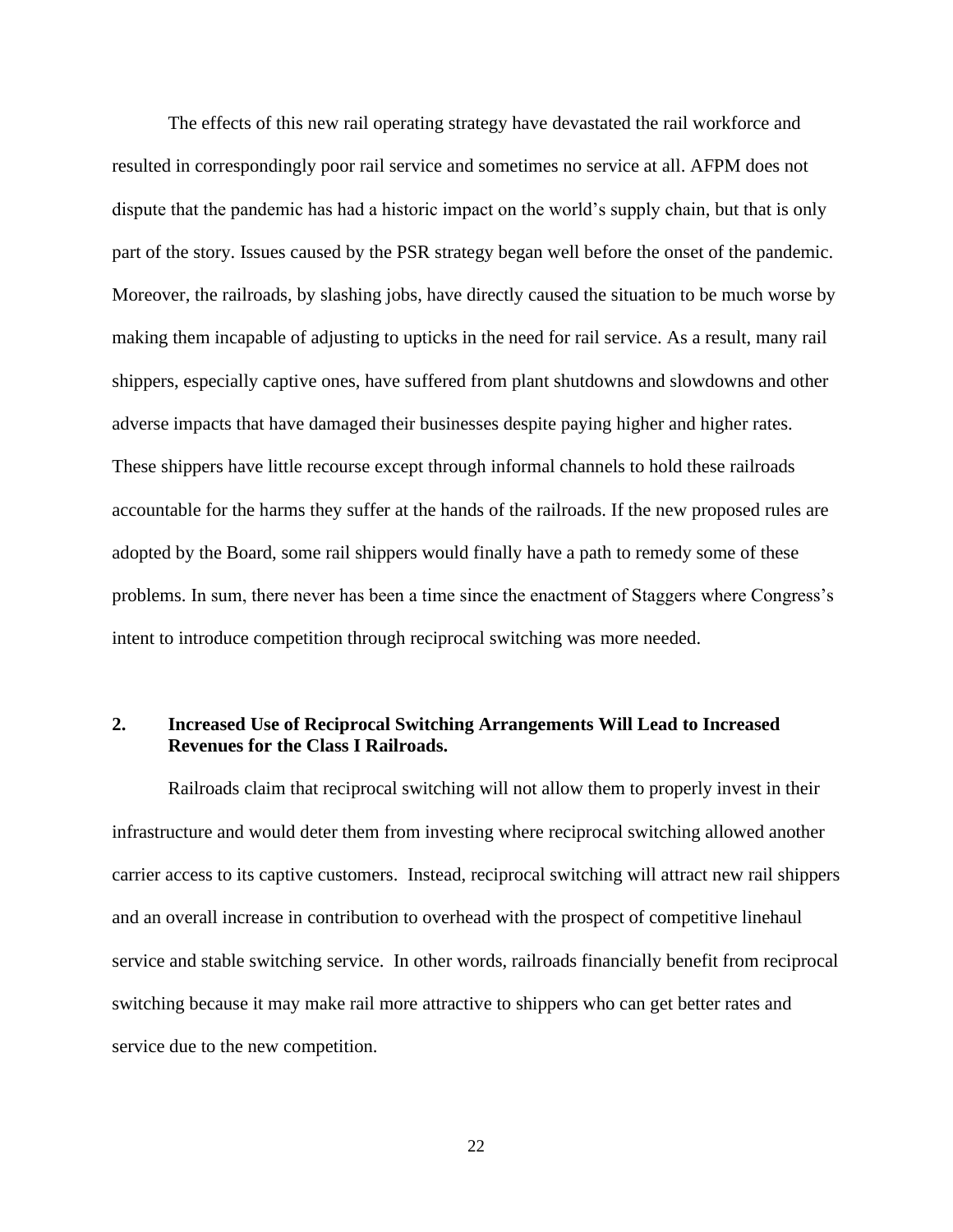As discussed in the previous section, railroads have slashed jobs and expenses under the guise of PSR. Continuing down this path could destroy rail service in the U.S. In other words, cutting expenses can only go so far. At some point, railroads will have to begin to look to other ways to impress Wall Street besides cost cutting because there will be nothing left to cut. The only other way to do this would be to increase revenues. Despite the railroads' total opposition to any change to the reciprocal switching remedy as proposed in this proceeding, this view is shortsighted since reciprocal switching can bring additional revenue to an industry that has recently lost one of its main sources of revenue in coal.<sup>53</sup>

Railroads like to emphasize how capital intensive its industry is and how much money it invests in its infrastructure. This claim warrants careful examination because proper investment in the rail network is essential to provide this crucial service to the nation. However, capital investment claimed by the seven Class I railroads during the decade 2010-to-2019 is approximately \$152.1 billion, \$26.6 billion of which represents the portion of those capital expenditures that was discretionary and spent in order to increase the railroad's rate of return, where the \$125.5 billion difference is comprised of non-discretionary items that would not increase the railroad's rate of return and would not be classified as capital expenditures in other industries $54$ :

- \$85.4 billion spent on track and bridges, primarily replacements in kind;
- \$30.9 billion spent on locomotives and freight cars, again almost entirely replacements in kind, where locomotives were not new Tier 4 environmentally compliant, but re-built lower Tier motive power and where locomotive work, as measured by gross ton-miles of

<sup>53</sup> *See* <https://www.aar.org/wp-content/uploads/2020/07/AAR-Coal-Fact-Sheet.pdf>

<sup>&</sup>lt;sup>54</sup> Comments of Rail Cents Enterprises, Inc., EP 711 (Sub-No. 1), at 6 (filed February 1, 2022).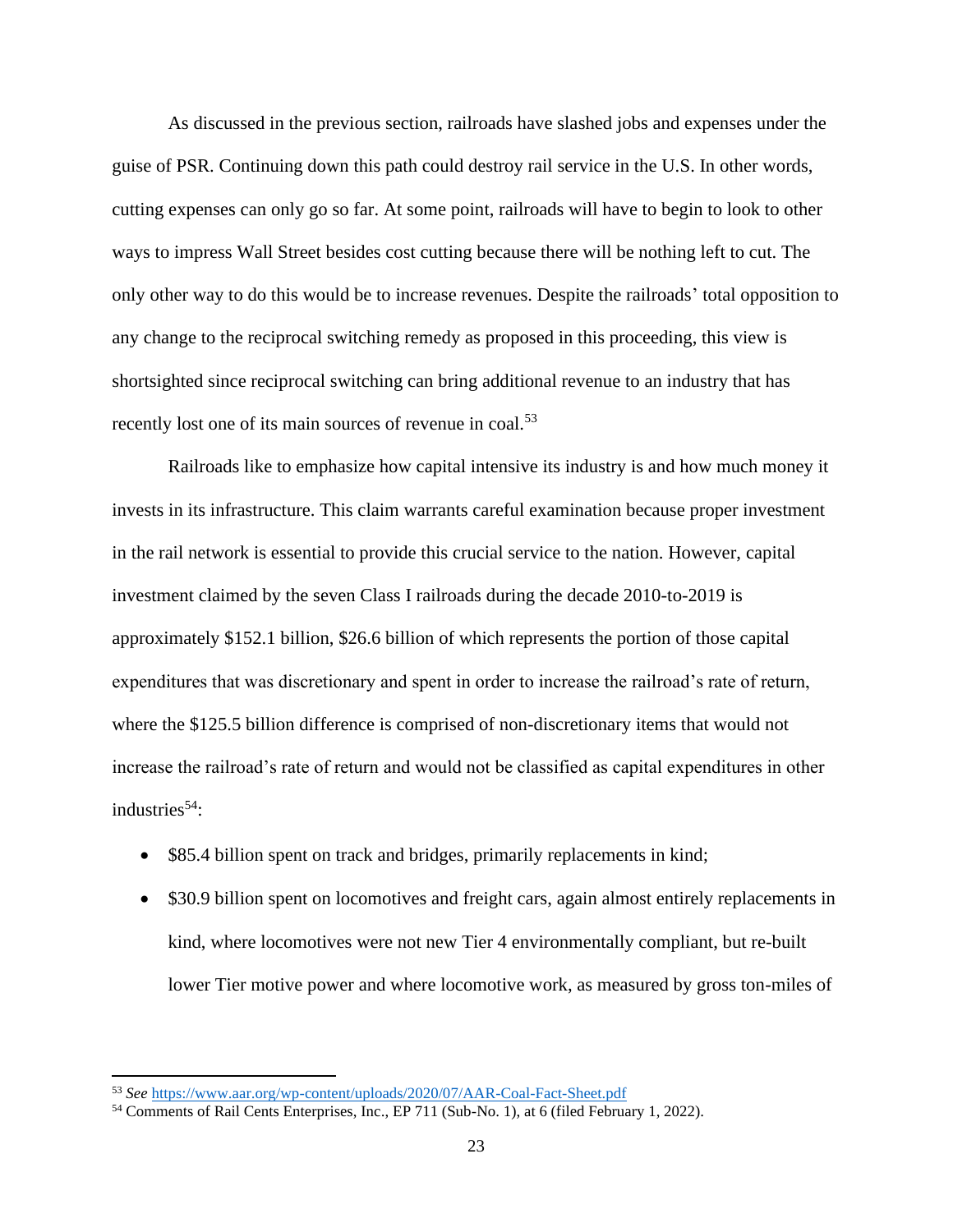freight moved, was flat<sup>55</sup> during the decade, and where replaced cars did not keep up with retired cars—railroad-controlled car fleets decreasing 24% from 2010 to  $2019^{56}$ ; and \$9.2 billion spent on Positive Train Control, a safety technology mandated by Congress in 2008. 57

In this light, many of the railroads' capital investment claims are exaggerated. So what are the railroads doing with all the money from these massive cuts in expenses? Distributions to shareholders by the seven Class I railroads during the same decade, 2010-to-2019, was approximately \$164.2 billion. That is, the Class I's returned over six times<sup>58</sup> as much money to shareholders during the decade before the Covid-19 crises as they spent on projects to increase their rates of return.<sup>59</sup> "Implication: senior management at the Class I's has had great difficulty in finding investments with returns in excess of their cost of capital, hinting that a new strategy based on carload traffic growth could open up new vistas of franchise growth."<sup>60</sup> Reciprocal switching could make this strategy more obtainable by introducing competition, thereby creating better service and lower rates.

Railroads have demarketed certain types of traffic, since the advent of the PSR revolution, that do not fit within this model. Many shippers have sought new rail service or sought to continue rail service only to have the railroads express little interest in their business. Railroads can easily deter shippers from using rail by quoting extremely high rates or offering limited service. While railroads know that rates are required to be reasonable by statute, they also know that the STB rate case process provides little hope to the shippers who would like to

<sup>&</sup>lt;sup>55</sup> Freight ton-miles moved by the seven Class I's was basically flat from 2010 (2.21 trillion) to 2019 (2.29 trillion).

<sup>56</sup> Freight cars owned and leased by Class I's decreased 24% from 461,849 in 2010 to 351,032 in 2019.

<sup>57</sup> Comments of Rail Cents Enterprises, Inc., EP 711 (Sub-No. 1), at 6 (filed February 1, 2022).

<sup>58</sup> \$164.2 billion divided by \$26.6 billion is 6.2, which changes very little (to 6.1) if all numbers for the decade are converted into constant dollars in order to erase the effects of inflation.

<sup>59</sup> Comments of Rail Cents Enterprises, Inc., EP 711 (Sub-No. 1), at 6 (filed February 1, 2022). <sup>60</sup> *Id.*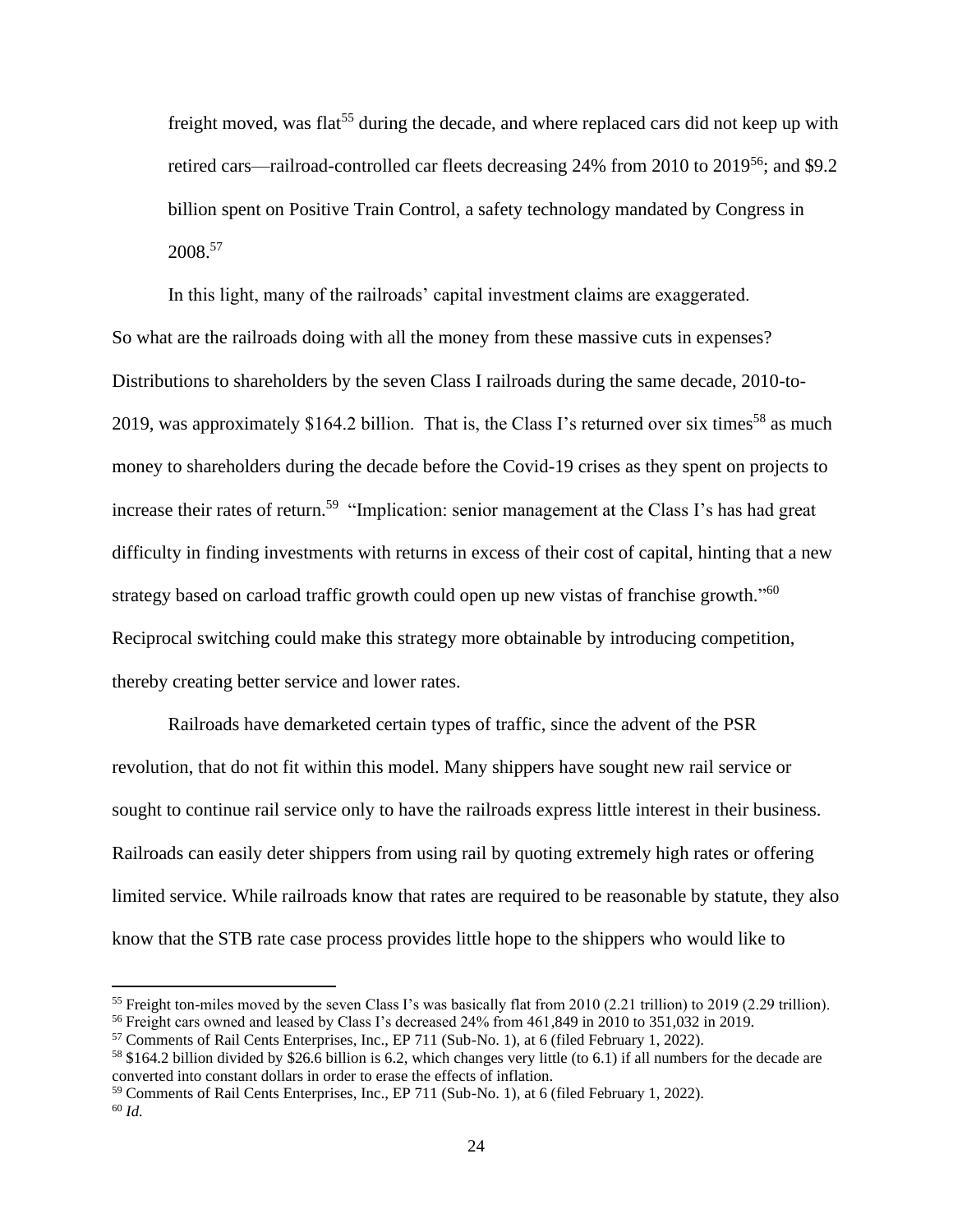challenge these rates, as the Board has admitted in recent proceedings. Therefore, if rail traffic does not fit within the PSR model, railroads can easily sidestep their common carrier obligation by offering these unreasonable take it or leave it rates to shippers.

However, at some point, railroads will have to change their shortsighted path as this present strategy to focus only on cost is unsustainable in the long run. An increase in reciprocal switching could help to make this inevitable path more of a reality. For example, railroads may only provide a shipper facility with three days of switching service per week. However, the shipper may want to increase the number of days of service to move more of its product by rail. If an interchange with another railroad is within a reasonable distance, that competing railroad could fill in that void and provide service on those additional days. The result would be more rail business. Moreover, by offering more competitive rates, railroads could obtain more business that presently moves by other modes of transportation.

With the recent loss of revenue from the large decrease in coal traffic, Class I railroads will have to turn to new markets to increase revenue.<sup>61</sup> That market could easily be carload traffic. As a result, while this proposed change to the reciprocal switching rules may be strongly opposed by the rail industry now, it may eventually lead to increases in business brought on by better rates and improved service, thereby making this a win-win situation for all involved.

# **3. The Current Disruption of the Global and U.S. Supply Chains Highlights the Need for More Efficient and Flexible Rail Service.**

As the Board is aware, the global supply chain has been completely disrupted by the pandemic. This supply chain crisis has wreaked havoc across all forms of transportation including maritime, trucking, and rail. The unpredictability of the demand for goods and the

<sup>61</sup> *See* <https://www.aar.org/wp-content/uploads/2020/07/AAR-Coal-Fact-Sheet.pdf>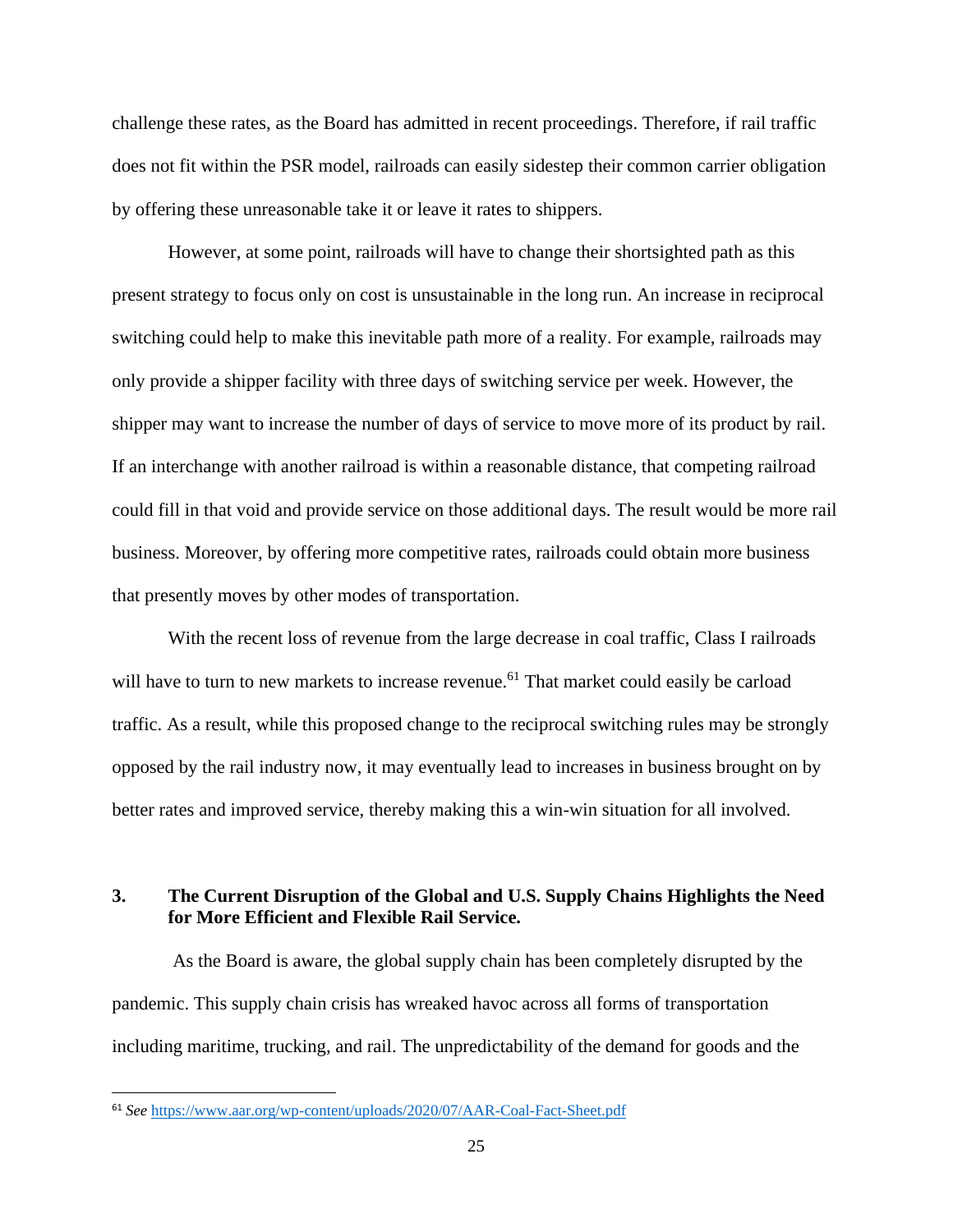workforce supply, among other things, has brought on events in the supply chain never seen in the past. Unfortunately, there is no certain time when this disruptive situation will end.

Obviously, railroads are crucial to the supply chain in the U.S. and North America. An efficient rail system is extremely important now to help solve these supply chain issues. However, with the pandemic and corresponding difficulties in keeping the workforce fully staffed brought on by devastating illness and quarantine requirements across the U.S., the railroads have had an extremely difficult time providing adequate service to rail shippers in dire need of their services. These workforce difficulties were compounded by the large job cuts described above that made the railroads woefully unprepared for these challenges brought on by the pandemic. Moreover, the railroads seemed reluctant to bring back workers as the numbers quoted by Chairman Oberman in his letters to CSX and NS last year demonstrate.<sup>62</sup>

Reciprocal switching could certainly be a cure for some of these troubles when a railroad is understaffed and cannot adequately provide service to its customers. First, when an incumbent railroad serving a captive shipper is not prepared for a surge in business due to job cuts, a competing railroad with a nearby interchange may have the resources to provide this service. The proposed new rules could allow the captive shipper to obtain this service through a reciprocal switching arrangement. At present, it is highly unlikely that the incumbent would allow the competing railroad access to its captive customer. As a result, the captive customer would have no other choice but to rely on the unprepared railroad and receive inadequate service.

Second, in some instances, the incumbent railroad may not have access to the most efficient rail route for its captive customer. Therefore, when rail service crises occur, the captive

<sup>&</sup>lt;sup>62</sup> Chairman Oberman Letter to CSX Regarding Service Issues, Oct. 18, 2021. [https://www.stb.gov/wp](https://www.stb.gov/wp-content/uploads/Letter-to-J.-Foote-re-Service-Issues.pdf)[content/uploads/Letter-to-J.-Foote-re-Service-Issues.pdf](https://www.stb.gov/wp-content/uploads/Letter-to-J.-Foote-re-Service-Issues.pdf) and Chairman Oberman Letter to NS Regarding Service Issues, Nov. 23, 2021[. https://www.stb.gov/wp-content/uploads/Letter-to-J.-Squires-re-Service-Issues.pdf](https://www.stb.gov/wp-content/uploads/Letter-to-J.-Squires-re-Service-Issues.pdf)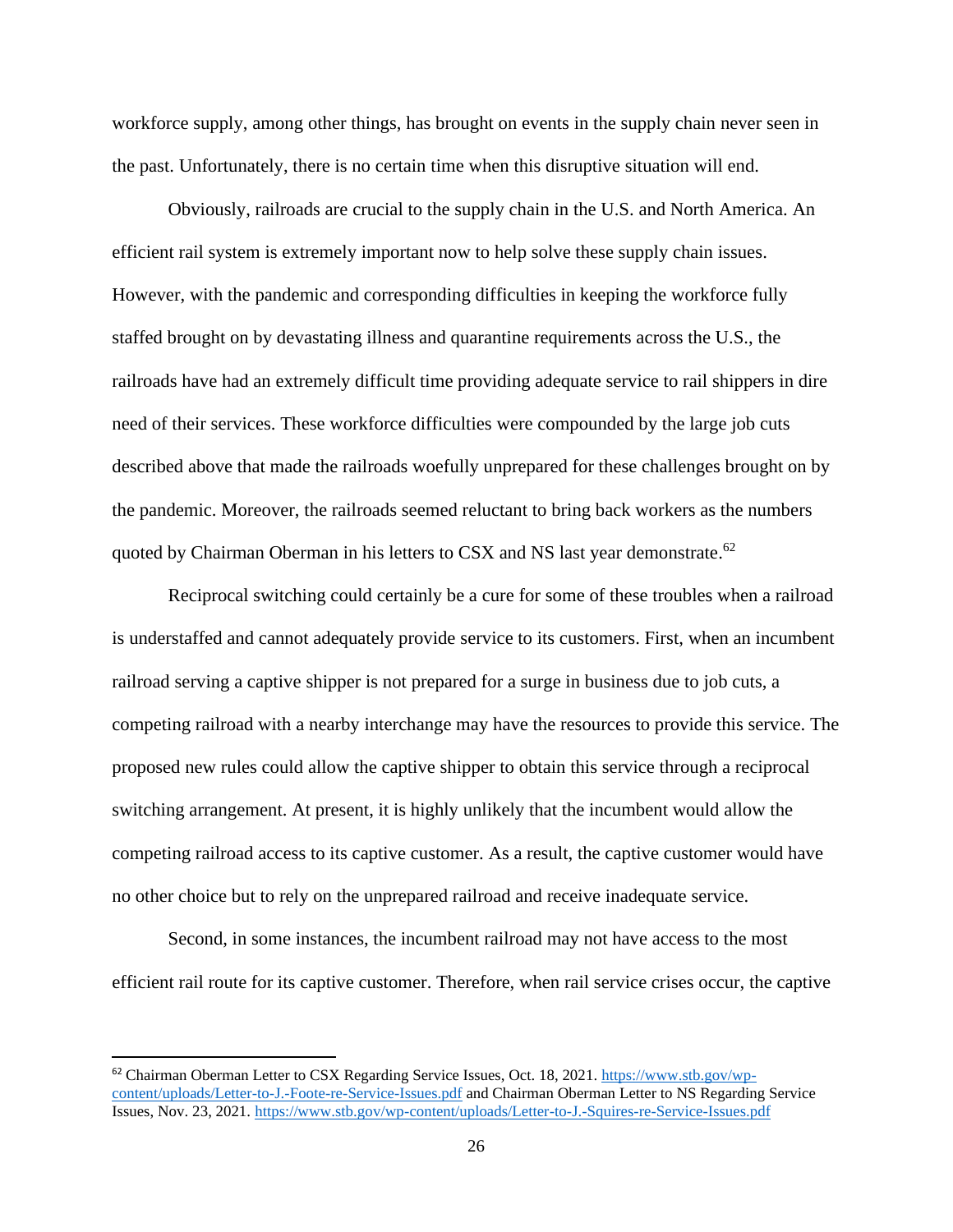shipper would be required to rely on the incumbent carrier's less efficient route even though a competing railroad with a nearby interchange can provide better service. The inefficiency of this result would only be compounded if the incumbent railroad was suffering from service issues across its network brought on by its unpreparedness for a surge in business.

While railroads do at times have a difficult balancing act when trying to determine the resources they need to be prepared for changes in business, examples of major rail service problems have been common over the last decade despite the financial health of the industry. In 2013 and 2014, the rail network struggled mightily with the upsurge in business in North Dakota brought on by fracking and crude by rail.<sup>63</sup> These issues became even worse with poor weather in Chicago and a strong harvest that had to compete for service with the crude oil traffic.<sup>64</sup> As noted, CSX had severe service problems as it implemented PSR on its network in 2017, which continue to this day.<sup>65</sup> Implementation of the proposed rules need not cure all these issues in order to help substantially by allowing rail customers to use a better prepared or suited railroad that might not have been available because of the lack of this competitive access remedy.

Generally, these proposed rules will make the rail network more efficient by allowing captive shippers within a reasonable distance of a competing railroad to obtain better routes or better service as discussed above. It also would create competition, which would require railroads to provide better service to rail shippers or risk losing business. There never has been a time since the passage of Staggers that this remedy has been more needed. The railroads' implementation of PSR and cutting of their workforces and other needs have generally left them unprepared to provide adequate rail service. The railroads have not been responsive to the

<sup>63</sup> *See United States Rail Service Issues, et al,* EP 724 (STB served Aug. 18, 2014).

<sup>64</sup> *Id.*

<sup>&</sup>lt;sup>65</sup> See Public Listening Session Regarding CSX Transportation, Inc.'s Rail Service Issues, et al, EP 742 (STB served Aug. 24, 2017).